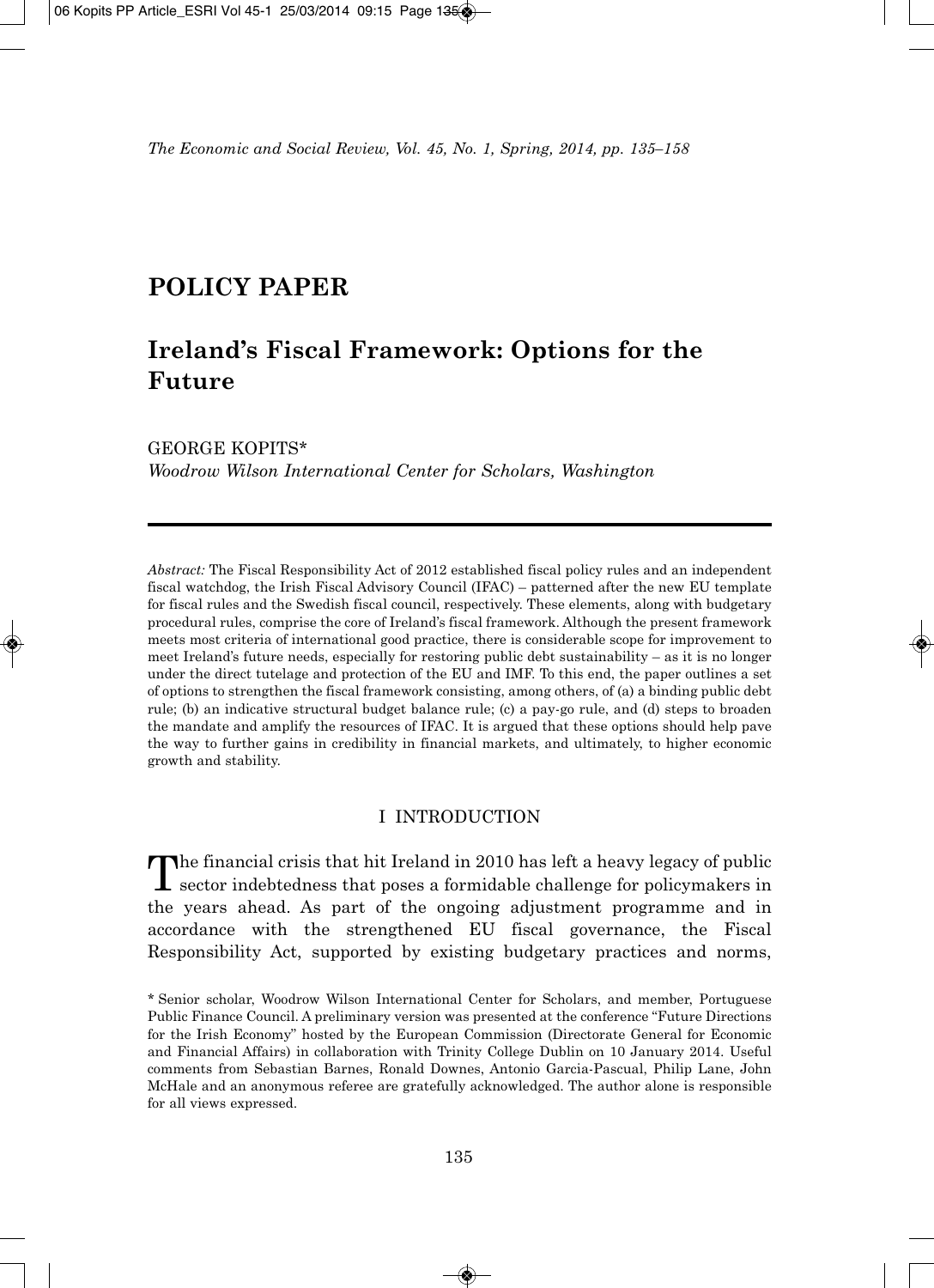currently serves as the core of the framework for fiscal policymaking. This paper evaluates the usefulness of the framework for Ireland and explores options for improvement, with a view to contributing to the country's future economic stability and growth. It is not intended to provide an exhaustive treatment, but rather to highlight key areas with scope for improvement.

The paper is organised as follows. Section II is a brief review of past fiscal developments in the broader macroeconomic and financial landscape. Section III evaluates the current fiscal framework from the perspective of international good practice and of the country's future needs. Section IV seeks to identify a set of options to strengthen the framework in the light of Ireland's present circumstances and future prospects and Section V concludes.

#### II BACKGROUND

Following two decades of almost uninterrupted high growth, beginning in 2008 the Irish economy suffered an extraordinary setback. Benefitting from major structural reforms launched since the late 1980s – reversing ill-fated measures adopted earlier in that decade – real per capita income peaked at nearly 150 per cent of the EU average, while public debt declined to 25 per cent of GDP on the eve of the financial crisis. Prominent among fiscal reform steps were the rationalisation of budget expenditures, as well as reduction and simplification of the regulatory and tax burden. These steps contributed to improved fiscal performance, reflected in headline indicators. With fiscal accounts recorded to being close to balance, Ireland was one of a handful of Euro Area members that had remained outside the EU's excess deficit procedure until the onset of the financial crisis.

However, by the turn of the century, the favourable fiscal indicators masked a worsening structural budget imbalance. The economic boom led to complacency in policymaking and to the adoption of an expansionary fiscal stance, despite both internal and external warnings against the risks of procyclical action.1 Thus, the mistakes in policymaking were committed in the context of a relatively sound fiscal structure, as compared to other EU members facing a financial crisis where policy mistakes took place within a failed structure.

Underneath the surge in the real economy lay the seeds of its unravelling in the vulnerability of the financial system. Lax banking regulation and supervision, and absence of a macroprudential framework, paved the way to an unchecked financial and real estate asset bubble, fueled in large part by

<sup>&</sup>lt;sup>1</sup> For a critical review of the conduct of fiscal policy in the decade leading up to the crisis, see Wright (2010).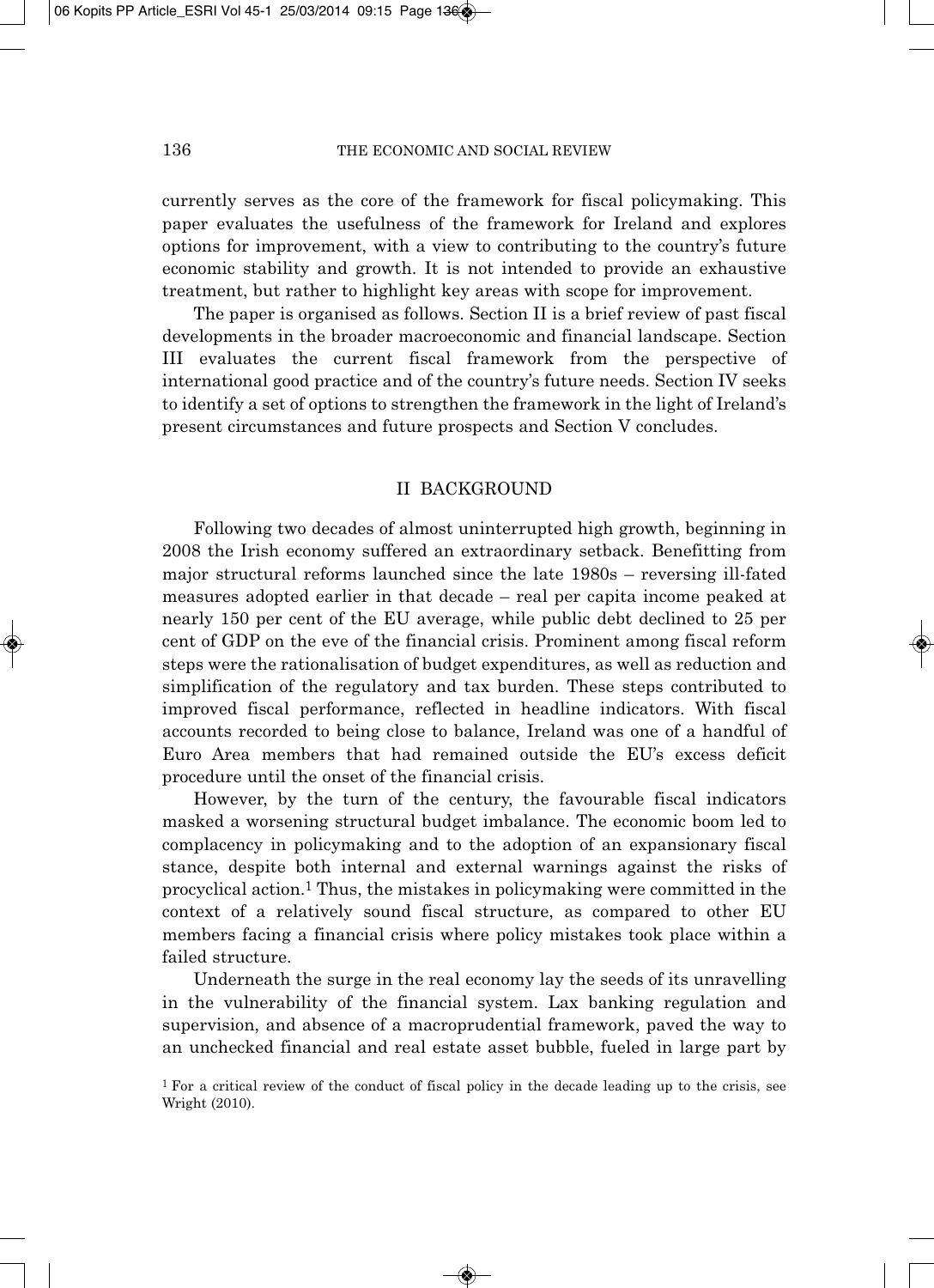loose monetary policy2 and speculative capital inflows. The bubble was accompanied by a widening external imbalance that reflected loss in competitiveness and depressed private domestic savings. The upshot was a banking crisis and a sudden stop in access to international capital markets. The resulting collapse of major commercial banks was remedied almost entirely with recapitalisation from public funds. Thus, the brunt of the adjustment was shifted to the public sector.

In several respects, Ireland's financial crisis resembles similar episodes that had taken place for example in Chile in the early 1980s and in East Asia in the late 1990s.3 In these countries, unbridled credit expansion that had fueled financial and real estate bubbles, mostly from short-term capital inflows, which, coupled with an appreciated exchange rate, precipitated a major banking and currency crisis. To contain the crisis, besides floating the exchange rate, governments extended *ex post* guarantees on bank liabilities and recapitalised impaired balance sheets. However, the dramatic scale of the ensuing buildup of public debt in Ireland (quintupling as a ratio to GDP since 2008) surpassed by far the jump in the debt ratio experienced in the other crisis countries.4

In addition to the large debt service obligation assumed by the public sector, Ireland's adjustment burden was exacerbated by the hard exchange rate peg<sup>5</sup> and stagnation in export demand from trading partners that were also beset by the great recession. The situation was further aggravated by a procyclical fiscal contraction adopted under the adjustment programme (as in several other EU countries), which degenerated into a vicious race to the bottom.

These conditions stand in stark contrast with those prevailing under other adjustment programmes supported by the IMF in the past, which included

<sup>5</sup> This is not meant as a criticism of membership in the Euro Area. Indeed, the latter, if accompanied by fiscal discipline and sound banking regulation and supervision, confers major benefits to the member country in terms of stability and welfare; otherwise, it can lead to financial crisis and economic contraction.

<sup>2</sup> For Ireland and other peripheral Euro Area members, until the onset of the crisis, the ECB base interest rate was negative in real terms and significantly below the rate suggested by the Taylor rule; see Mayer (2012).

<sup>3</sup> See Diaz Alejandro (1985) for a documentation of the Chilean crisis and Bulir *et al.* (2002) for an overview of capital account crises, including in East Asia, in the 1990s.

<sup>4</sup> In comparison, the increase in the public debt ratio between the pre-crisis and post-crisis period, though significant, was much smaller in Indonesia (78 per cent), the Philippines (55 per cent), Thailand (53 per cent) or Korea (45 per cent); see Kopits (2004). The rise in the debt ratio cannot be entirely attributed to bank recapitalisation, as a significant portion of the increase – more than one half in the case of Ireland – stems from the decline in economic activity. Also, cross-country comparability may be impaired by lack of reliable information on public assets and reserves, which prevents derivation of uniform estimates of net government liabilities.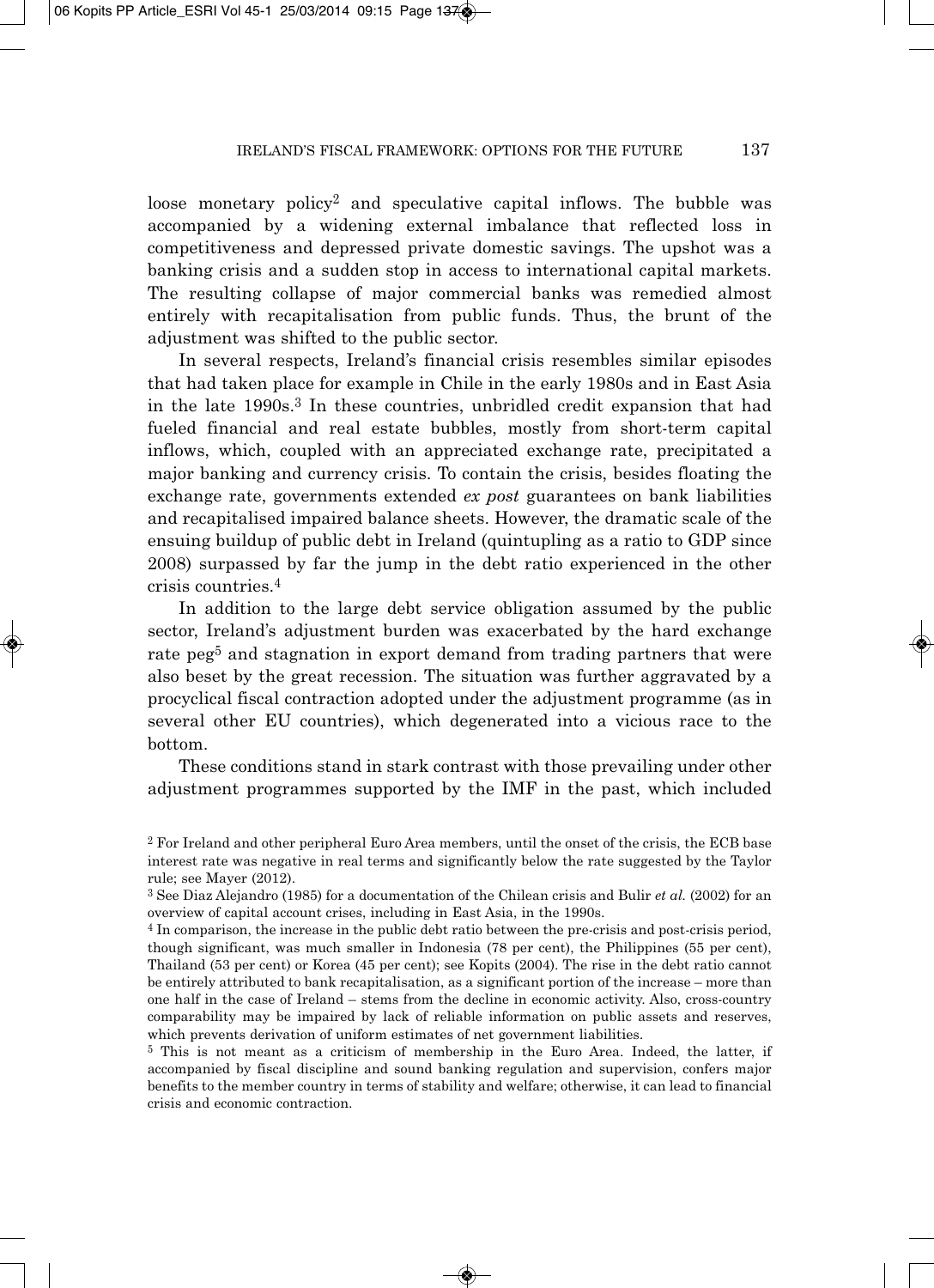exchange rate flexibility in the face of a benign external environment characterised by growth and stability in major trading partners. Although those programmes called for a procyclical stance *ex ante*, as soon as specific adjustment measures were implemented and even before formal completion of the programme, they elicited a favourable response from abroad in terms of a favourable turnaround in trade flows and in market financing, resulting in a broadly neutral or countercyclical stance *ex post*. Today such conditions are missing within the Euro Area.

A positive difference from other adjustment programmes in the Euro Area is that the Irish adjustment consisted mostly of frontloaded measures, twothirds in expenditure cuts and only one-third in tax hikes – phased even before the start of the arrangement under the extended Fund facility.<sup>6</sup> In addition, the authorities did not attempt to compensate for missed deficit targets attributable to a lower than projected growth rate.7 Other adjustment programmes in the area were implemented at a much slower pace – often following a wasted period of denial by government leaders – and relying excessively on stop-gap tax increases, public sector wage freeze, and other oneoff measures, including in some cases privatisation of state assets or nationalisation of some private pension funds, all endorsed by the EU and the IMF.

As it regains access to international markets, following completion of the three-year extended arrangement, Ireland must seize the opportunity to consolidate the progress attained so far and enter a steady path of public debt reduction relative to economic activity, while breaking away from the vicious circle of serial procyclical adjustment programmes. The task ahead is to anchor expectations of economic agents and investors at home and abroad through the pursuit of a predictable fiscal policy geared to restoring debt sustainability. In the event, enhanced policy credibility will allow sufficient latitude for a cyclically neutral (or perhaps even countercyclical) fiscal stance. This is indeed the principal argument for setting up a rules-based fiscal framework, particularly for a highly-indebted government, as a signalling device to regain policy credibility.8

<sup>6</sup> In this regard, the Irish programme is comparable to the composition and time path of other relatively successful fiscal adjustment episodes in high-debt countries. For a recent survey and cross-country evidence, see Baldacci *et al.* (2012).

<sup>7</sup> For a review of macro-fiscal performance during 2008-12, see FitzGerald (2012b). Notably, instead of focusing on the headline deficit target, as in other programmes, in the Irish case the Fund accepted cyclically induced shortfalls.

<sup>8</sup> See Kopits (2004) on lessons for rules-based fiscal frameworks from adjustment programmes implemented in the 1990s under conditions of high capital mobility. See also Leeper (2010) on the need for anchoring fiscal expectations with such frameworks.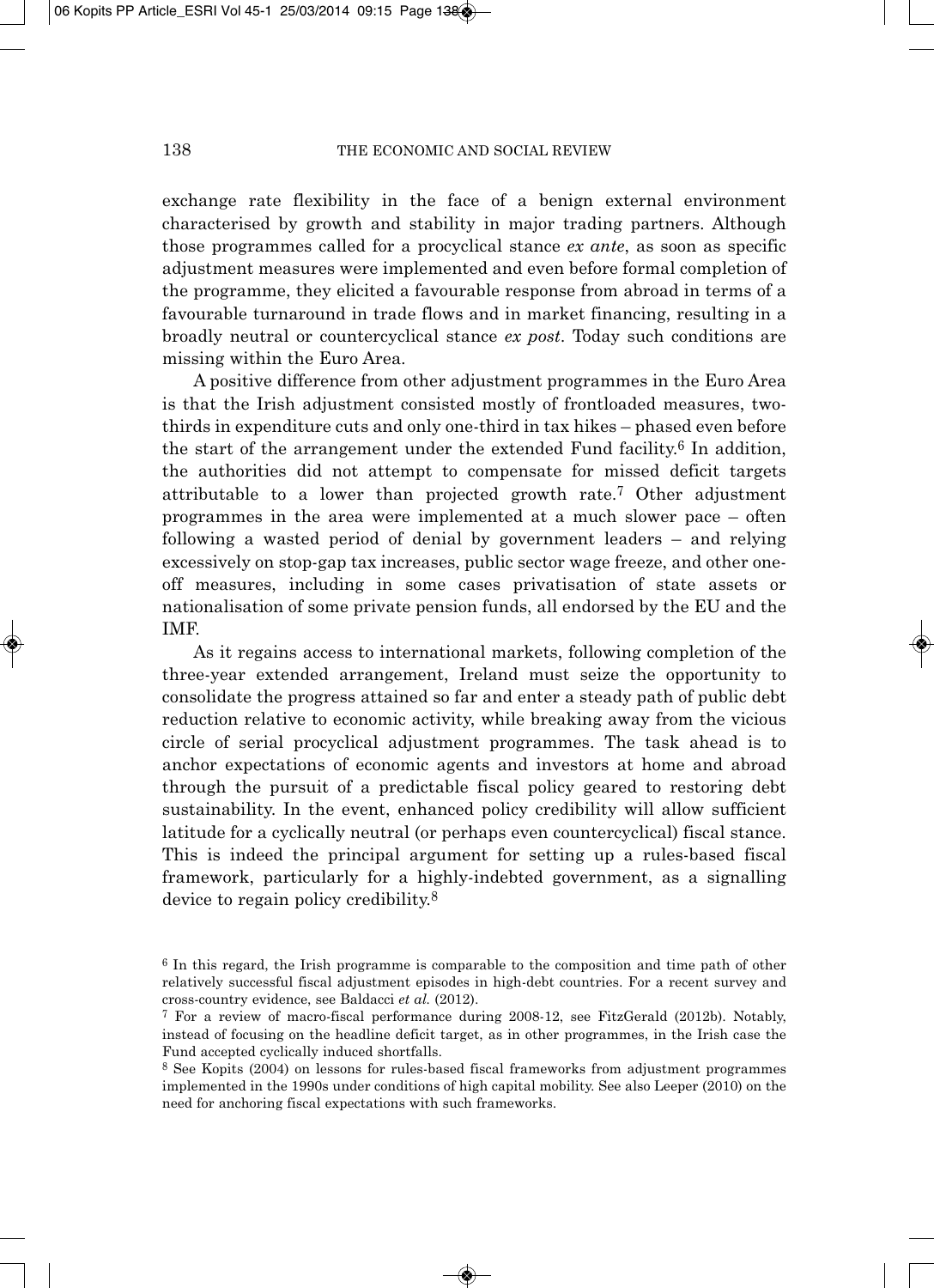A rules-based fiscal framework is a composite of *policy rules*, *procedural rules*, *transparency norms*, and a *surveillance mechanism*. Contrary to popular misconception, such a framework need not be a rigid toolkit that pre-empts the conventional functions of fiscal policy, namely, stabilisation, income distribution, and allocative efficiency. On the contrary, a well-designed framework – in essence, a framework of *constrained discretion* – facilitates such functions in the path to a sustainable level of indebtedness. Furthermore, it should be stressed that a fiscal framework is in essence *commitment technology* that provides the context for policymaking; not to be mistaken for actual fiscal policy. Over time, ironically, steady observance of such a framework can confer a high degree of fiscal sovereignty to Ireland.9

## III PRESENT FRAMEWORK

Although encompassing a wide diversity of practices, the four key components of a rules-based framework can be found to a greater or lesser degree in an increasing number of countries. In the European Union, the basic policy rules envisaged in the Economic and Monetary Union, and specified in the *Stability and Growth Pact*, have evolved recently into a comprehensive framework under the so-called six-pack and two-pack innovations. The latter are intended to serve broadly as the template for each member's own framework.

Specifically, in an attempt to strengthen and fine-tune the Pact into an effective vehicle of fiscal governance across the Union, and particularly, in the Euro Area – drawing on the lessons from the debt and financial crises of the past few years – the two packs have been enshrined respectively in the Treaty on Stability, Coordination and Governance of 2012, and Regulation No. 473/2013 on monitoring draft budgetary plans, adopted by the European Council and ratified by the European Parliament. In essence, the new statutes call for restrictions on the general government structural budget balance and on public indebtedness (fiscal policy rules), a medium-term stability programme (procedural rule), adherence to ESA95, and its successor ESA2010, accounting conventions, and independent fiscal forecasting (transparency), and establishment of an independent fiscal council or its equivalent (surveillance).

Ireland's Fiscal Responsibility Act of 2012, along with the *Medium-Term Budgetary Framework* of 2013, is closely aligned to the new EU fiscal governance.10 It remains to be seen whether it is appropriate to tackle future

<sup>9</sup> For a discussion and evidence, see Kopits (2012).

<sup>10</sup> See Lane (2010) and Department of Finance (2011).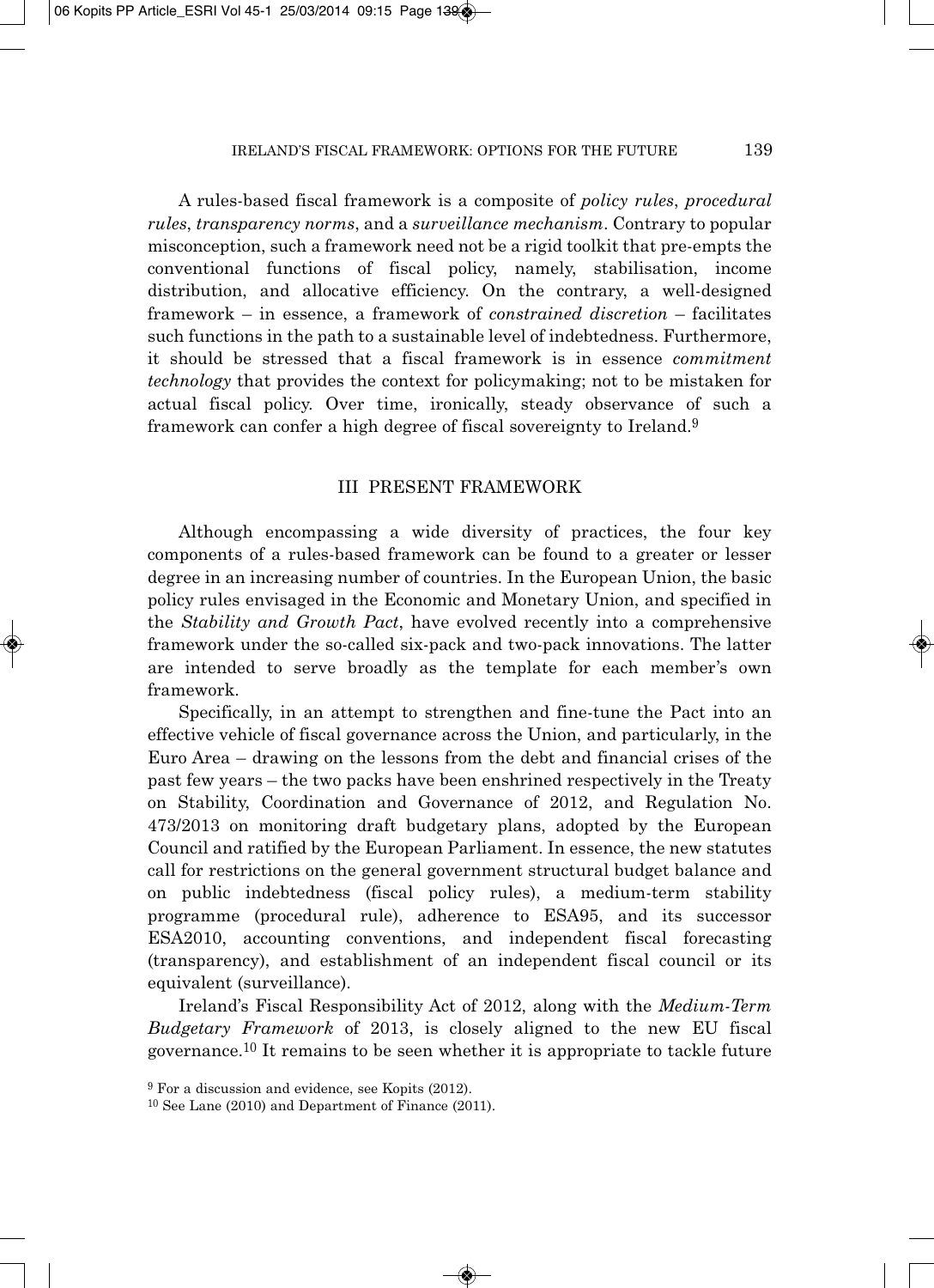challenges beyond the current adjustment programme, when the Irish government is no longer under the direct tutelage and protection of the EU and IMF. This section conducts such an assessment primarily from the perspective of the country's future needs, while drawing on internationally accepted standards of good practice.

### 3.1 *Policy Rules*

For starters, let us examine to what extent the Irish fiscal policy rules meet criteria of good practice: definition, transparency, adequacy, consistency, simplicity, flexibility, enforceability, and efficiency.11 However, as no existing policy rule can meet fully all criteria, every country has to make a strategic choice, taking into account its own circumstances and long-run policy goals. At best, any design under consideration can only approximate these criteria of good practice.

Ireland's two basic rules track closely the template prescribed for EU member countries. The structural balance rule, a copy of the Swiss "debt brake", has been adopted with minor differences by several countries (including Germany, France, Austria and Spain). The debt rule calls for a steady reduction to the 60 per cent of GDP reference value.

The Irish policy rules are *well defined* in terms of performance indicators (structural balance, debt ceiling), time frame (annual), basic operational scope (with margins), and institutional coverage (including local governments and most quasi-fiscal activities).

The rules are as *transparent* as similar rules introduced in other EU member countries. However, experience with these rules has been mixed – given some latitude for creative accounting and forecasting. Although in the past the structural balanced-budget rule has been prone to manipulation,12 there are a few successful applications as well.13 Compliance with the debt rule in its present form has likewise been subject to mis-reporting and inefficient application.14

<sup>11</sup> Kopits and Symansky (1998) formulated these criteria, discussed and endorsed by the IMF Executive Board. For an early application to the EU Stability and Growth Pact, see Buti and Giudice (2002).

<sup>12</sup> The Netherlands (the first country to apply such a rule) in the 1970s and the United Kingdom in the past decade offer examples of overestimates of potential output. See Wellink (1996).

<sup>13</sup> The structural budget surplus rule established in Sweden and Chile in 1998 and 2000, respectively, and the Swiss debt brake, launched in 2002, stand out as successful cases. See Geier (2011) on Switzerland and Marcel (2013) on Chile.

<sup>14</sup> Mis-reporting in coverage and valuation has taken place in Poland in the early years of implementation, beginning in 1999. More recently, the government introduced a return from defined-contribution private pensions to the pay-as-you-go defined-benefit public pension largely in order to help reduce the public debt ratio in the short run, at the cost of worsening debt sustainability in the long run.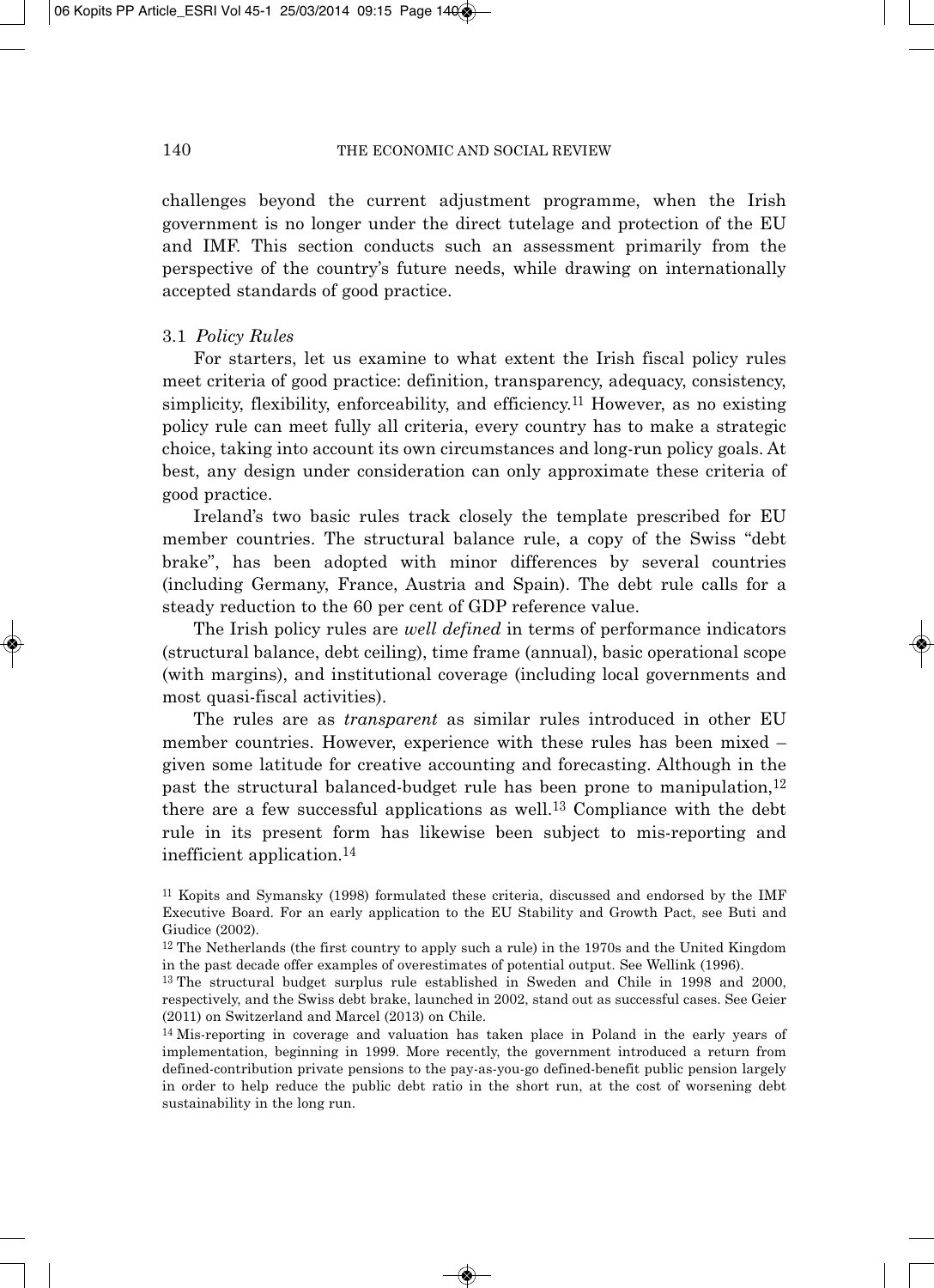Given Ireland's enormous public debt burden, the rules are *less than adequate* in addressing the goal of restoring debt sustainability over a realistic time horizon. To correct this shortcoming, the Fiscal Responsibility Act should have assigned priority to the debt rule over the structural balance rule.

The rules are broadly *consistent* with each other as well as with other policy instruments. In fact, for a low-debt country, the structural balance is the binding rule. For a high-debt country, like Ireland, the relevant binding rule should be the debt ceiling.

At a very superficial level, the rules are *simple* enough to be understood by legislators, educated citizens and market participants. However, deeper comprehension of the structural balance concept and its implementation requires a grasp of the technical aspects, such as output gap estimates, their interplay with automatic stabilisers, and the distinction between temporary and permanent fiscal measures. This is a reason why governments (as well as European Commission officials) still tend to communicate mostly in terms of the much simpler, albeit misleading, headline budget balance target.<sup>15</sup>

By design, the structural budget balance is *flexible* to absorb cyclical and other shocks, as it allows the operation of automatic stabilisers. On the other hand, the debt rule tends to be pro-cyclical, as it is tied to fluctuations in GDP.

The rules *do not seem sufficiently enforceable,* without an operational target under the control of the authorities. In particular, it is doubtful that estimates of potential output, necessary to measure the output gap underlying the structural balance, can be applied with confidence in real time<sup>16</sup> – a shortcoming that can be especially pronounced in the case of small open economies exposed to significant macroeconomic volatility. Hence, the main task at hand is to select a rule, or set of rules, that meets both the adequacy and enforceability criteria, while maintaining sufficient flexibility.

The *efficiency* of rules hinges on the government's ability and willingness to anticipate the need to introduce structural measures on time to ensure compliance with the rules. However, given the sharp adjustment necessary to halve the debt ratio to the target reference value, Ireland may inevitably have to resort to improvised ad hoc measures to abide by the annual debt ceiling.

<sup>15</sup> Perhaps as an exception, in Switzerland, members of the parliamentary budget committee display familiarity with technical issues in discussions of the debt brake. Interestingly, in Chile, the finance minister communicates almost solely in terms of the structural budget balance.

<sup>16</sup> Barrell, Hurst and Mitchell (2007) report considerable errors in real-time estimates of cyclically adjusted budget balance in advanced economies. Similarly, Ley and Misch (2013) found that output and output gap revisions, on a large country data set, may have substantial effects on the ability of governments to correctly estimate the structural balance in real time.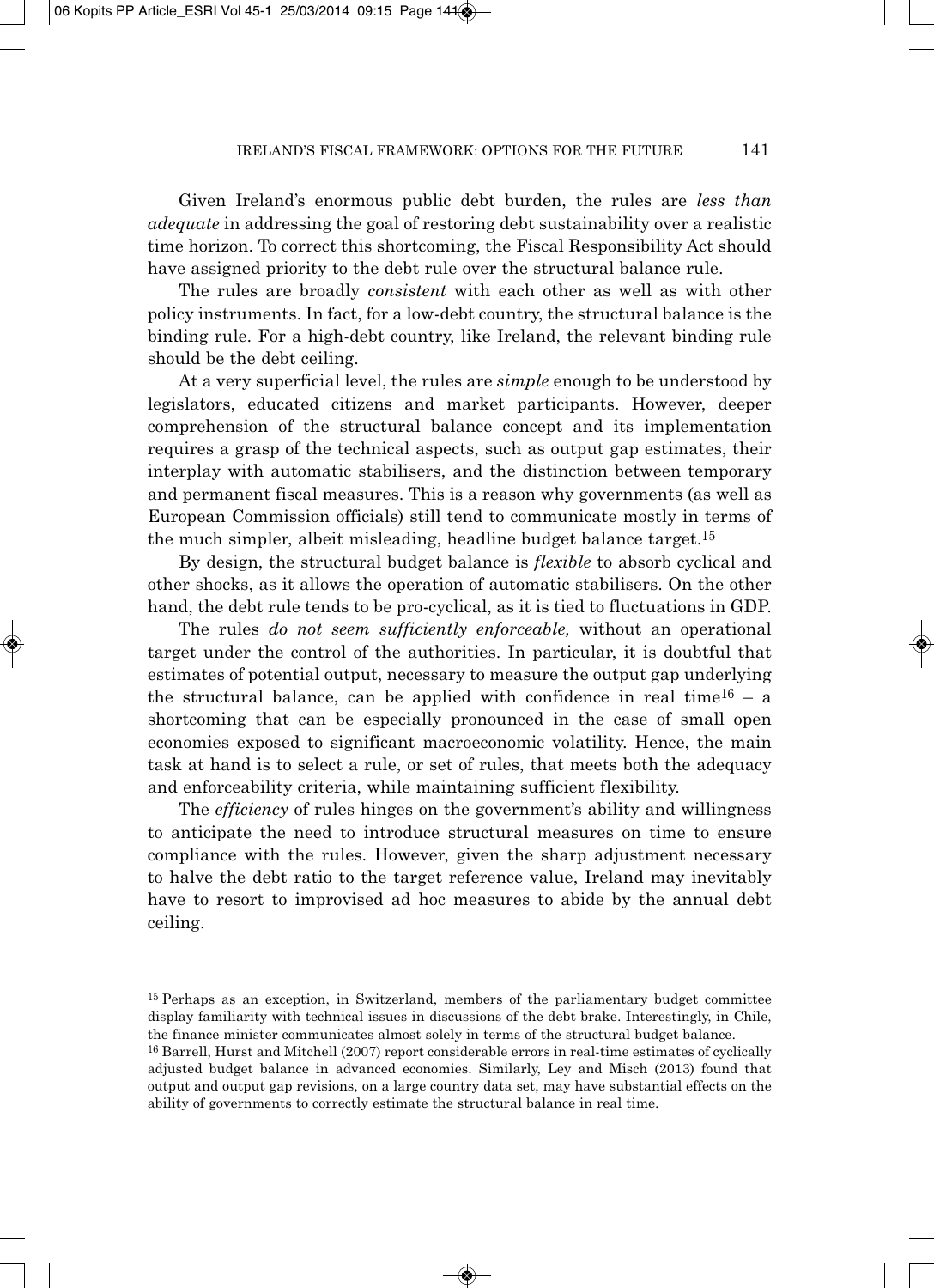#### 3.2 *Procedural Rules*

In recent years, the Irish authorities have embarked on a significant effort at identifying and implementing budgetary procedures in line with international best practice – discussed in detail in various official reports, including in a comprehensive expenditure review.17 Major innovations have been launched on several interrelated fronts. First, the traditional bottom-up approach to expenditure allocation is being replaced by a top-down approach, in principle, subject to government-wide hard budget constraint. Second, a regular in-depth expenditure review has been introduced, applying the valuefor-money principle. Third, a shift has been under way from input-driven budgeting to performance-based budgeting. And fourth, the annual budget has been cast into a rolling multi-year budget plan, very recently formalised under the Medium-Term Budgetary Framework,18 recognised as key to the successful enforcement of policy rules. All told, while budgetary procedures in Ireland conform for the most part to good practice, full and routine implementation of those procedures has yet to be realised.

#### 3.3 *Transparency*

Ireland compares favourably with most other EU member countries in the transparency of institutional arrangements, accounting practices, and forecasting in the public sector, broadly according to international standards of good practice.19 There is timely and frequent public disclosure of information on budgetary and financial cash flows, as well as selected balance sheet information. Also, the government provides some estimates of the budgetary impact of new measures.

However, as in most other Euro Area member countries, official macrofiscal forecasts reflect an optimistic bias.20 In addition, there is still adherence to the tradition of conducting budget debates and decision making on the basis

<sup>17</sup> During the last change in government, in early 2011, the Department of Finance (2011) published a White Paper containing proposals for far-reaching reform in budget procedures, in addition to fiscal policy rules and an independent fiscal council. This was followed by a government-mandated set of reform measures described in Department of Public Expenditure and Reform (2011). Partly in response to the White Paper, the Irish Fiscal Advisory Council (2012a) provided an overview of the main issues within a broad fiscal policy context.

<sup>18</sup> The Framework and related procedural rules were promulgated December 19, 2013, under ministerial Statutory Instrument No. 508; see Department of Finance (2013).

<sup>19</sup> The IMF Code on Fiscal Transparency enumerates good practices, developed on the basis of Kopits and Craig (1998).

<sup>20</sup> Frankel and Schreger (2013) find that, over the past decade, Ireland's actual budget balance on average exceeded one-year-ahead forecasts by more than 2 per cent and two-year-ahead forecasts by more than 3 per cent of GDP; a larger excess was observed only in Greece. For contrary evidence on absence of optimistic bias, see IFAC (2012b). Also, forecast errors may overstate the optimistic bias to the extent they are due, particularly during the Great Recession, to a sharp unanticipated fall in output.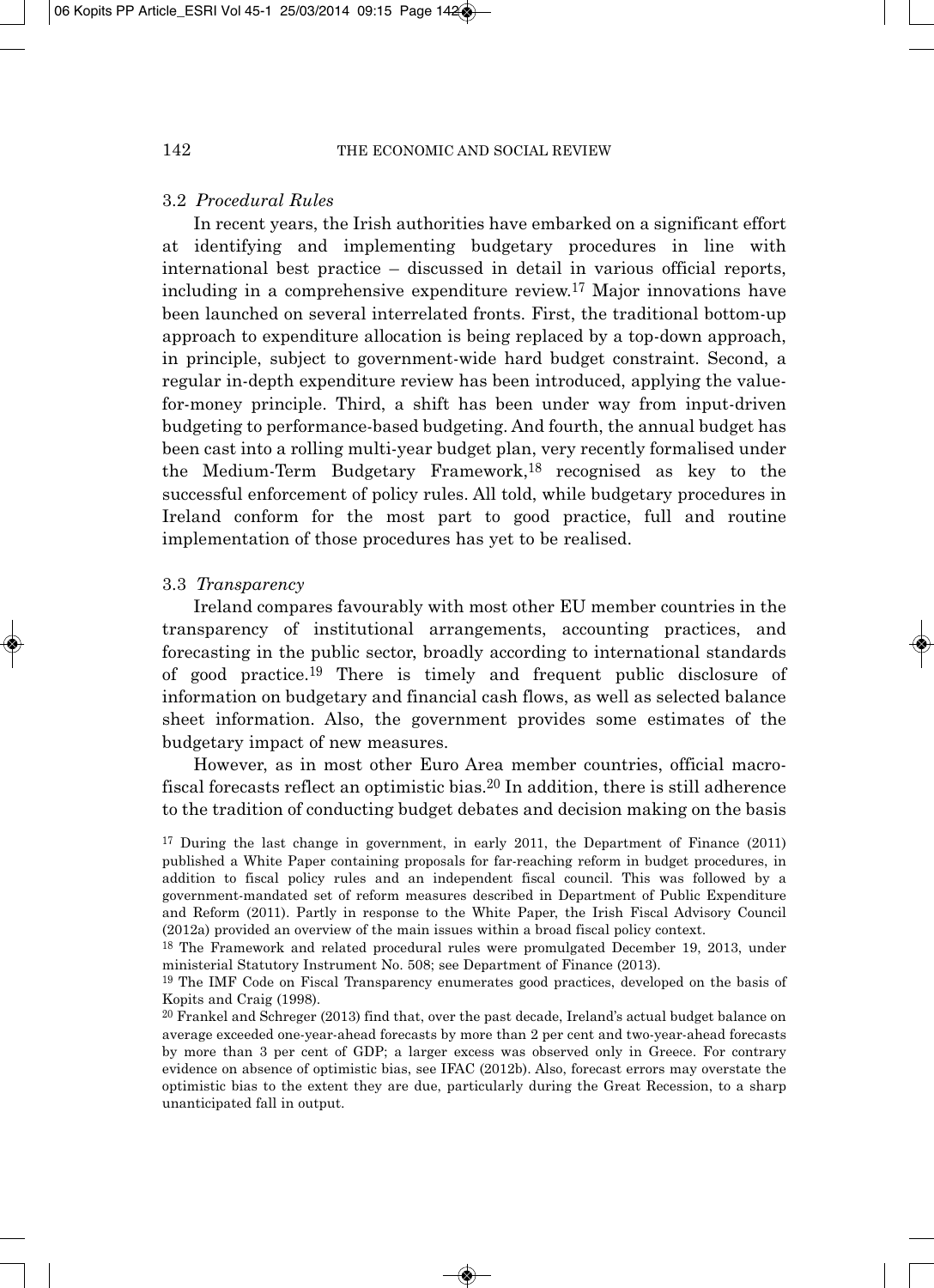of cash accounts for the central government, instead of accrual-based general government accounts.21

In a recent IMF report, it was noted that initiatives are under way to correct deficiencies in fiscal transparency.22 Four of these deficiencies are worth highlighting. Fragmentation of the non-financial public sector, into a large number of government and quasi-governmental activities, results in some uneven and incomplete reporting of financial accounts. The quality of forecasts of medium-term projections is less than satisfactory and the underlying methodology is rather opaque and subject to frequent modification. Long-term policy scenario calculations are less than suitable to conduct satisfactory assessment of public debt sustainability.23 Despite the availability of data on off-budget and contingent liabilities, a comprehensive analysis of fiscal risk is lacking.

#### 3.4 *Surveillance*

Ireland has taken an important step by creating an independent fiscal watchdog, ratified under the Fiscal Responsibility Act. The Irish Advisory Fiscal Council (IFAC) has already gained a reputation of professional competence and independence since it was launched in 2011. Its structure and advisory role seem to have been inspired by the Swedish Fiscal Policy Council. More generally, its remit, focused on assessing the transparency, adequacy and sustainability of fiscal policy, as well as compliance with fiscal policy rules, conforms to a considerable extent with the recently unveiled international guidelines of good practice.24 The OECD Principles for Independent Fiscal Institutions are grouped under nine headings: local ownership, independence and non-partisanship, mandate, resources, relationship with the legislature, access to information, transparency, communication, and external evaluation.

The Council is *locally owned* since it was established on the basis of a broad cross-party consensus, and not merely at the behest of the Commission or the Fund. Also, its modus operandi seems to take in the existing legal and cultural setting. It remains, however, open to question whether IFAC's staff size and its role fully meet local needs. By contrast, in Sweden, where detailed real-time evaluation of the budget bill, including through fiscal forecasts, is performed by already existing specialised independent institutions, the Fiscal Council can devote itself entirely to providing analysis and advice on broad

<sup>21</sup> See FitzGerald (2012a).

<sup>22</sup> See International Monetary Fund (2013), and more recently, Department of Finance (2013), including Statutory Instrument No. 508 of 2013.

<sup>23</sup> Long-term baseline simulations in IFAC (2012a) have yet to incorporate explicitly the effect of demographic changes on actual old-age and health-care benefits.

<sup>24</sup> See OECD (2012).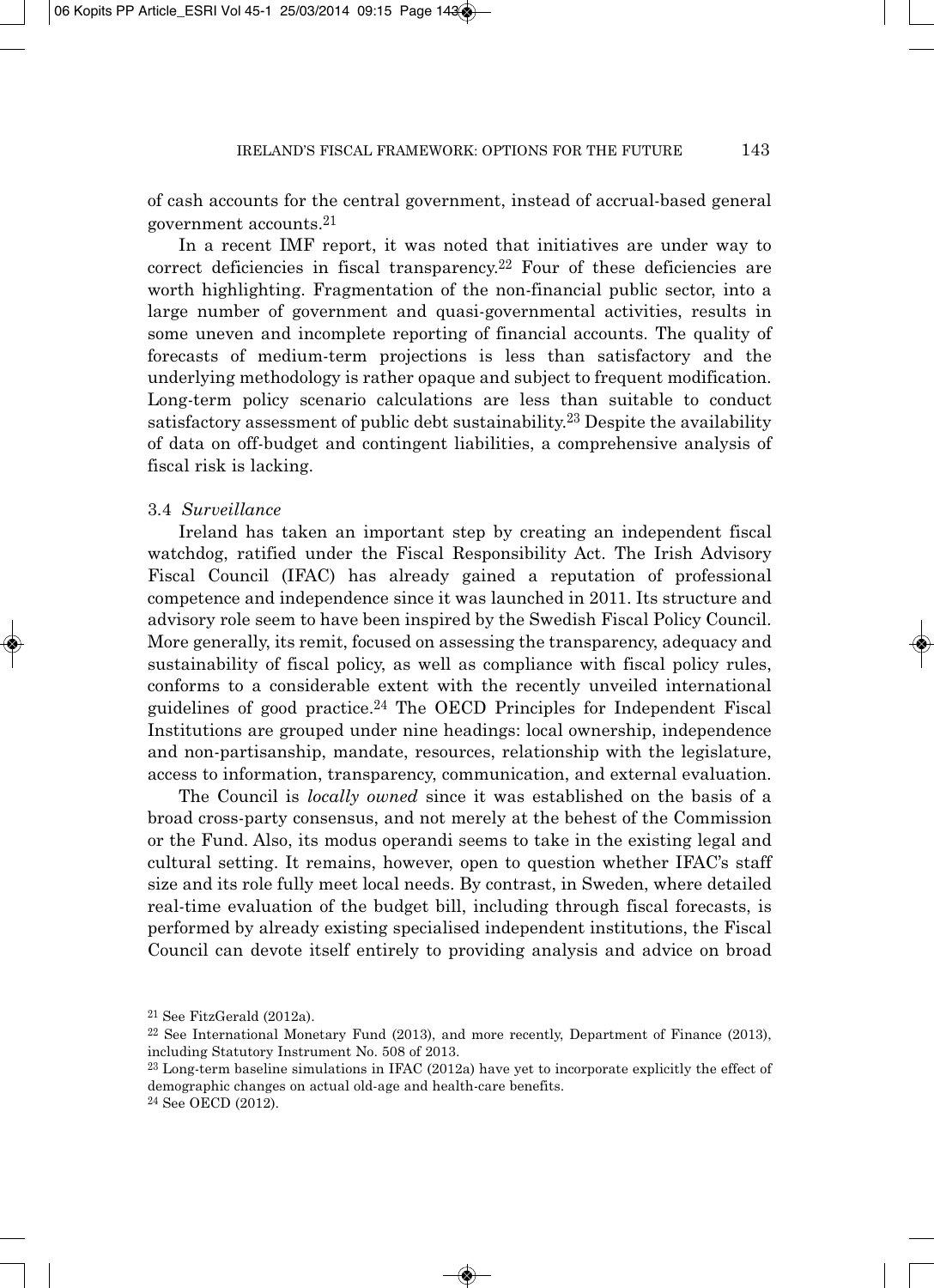macro-fiscal issues. In this respect, the Irish case differs markedly from the Swedish framework.25

IFAC's *independence and non-partisanship* are guaranteed by statute and observed in practice. The head and members of the Council, as well as staff, are selected on the basis of professional expertise, without regard to political affiliation. But the fact that the Chair is a non-remunerated part-time position, as in Sweden, poses a potential distraction and conflict of interest (especially in the case of a non-academic appointment) that may undermine the institution's independence.

The Council's *mandate* is clearly defined and monitoring tasks include compliance with fiscal rules, but exclude actual preparation of macro-fiscal projections. The latter omission can hardly be compensated by the recent extension of the remit to provide "endorsement" of the government's macroeconomic forecasts  $-$  <sup>26</sup> adopted to conform to the EU regulation on requiring independent forecasts. Most recently, IFAC has made an effort at underpinning the endorsement role with some quantitative work, reflected in fan charts for the macroeconomic outlook, and then discussing their implications for the budgetary outcome.27 However, the endorsement function – subject to a very narrow interpretation and excluding fiscal variables – and the limited resources at its disposal, inhibit IFAC's capacity to generate its own comprehensive macro-fiscal projections, possibly including feedbacks from the fiscal components to macroeconomic aggregates.28

A major deficiency of the IFAC is the lack of sufficient *resources* to monitor in a timely manner for informed legislative debate and action on the budget and the medium-term budgetary plan. By any standard, the annual funding of  $\epsilon$ 800,000 is inadequate for this purpose. (Again, the apparent attempt to emulate the Swedish fiscal council is predicated on the questionable assumption that budgetary surveillance is shared with other independent public institutions.)

The Council's *relationship with the legislature* is characterised by both independence and accountability. IFAC submits its reports to parliament and its budget is subject to close legislative scrutiny. The Chair appears at legislative committee hearings as requested. Nonetheless, it is doubtful that

<sup>25</sup> The Economic and Social Research Institute does not prepare detailed and regular mediumterm fiscal projections.

<sup>26</sup> The endorsement function, formalised effective July 2013 in an amendment of the Fiscal Responsibility Act and a Memorandum of Understanding between the Department of Finance and the Council, specifies five macroeconomic variables for this purpose.

<sup>27</sup> See IFAC (2013).

<sup>28</sup> An added limitation of the endorsement function is that failure to endorse the government's forecasts would be tantamount to a no-confidence indictment, a very serious step that IFAC would probably take only in a most extreme case.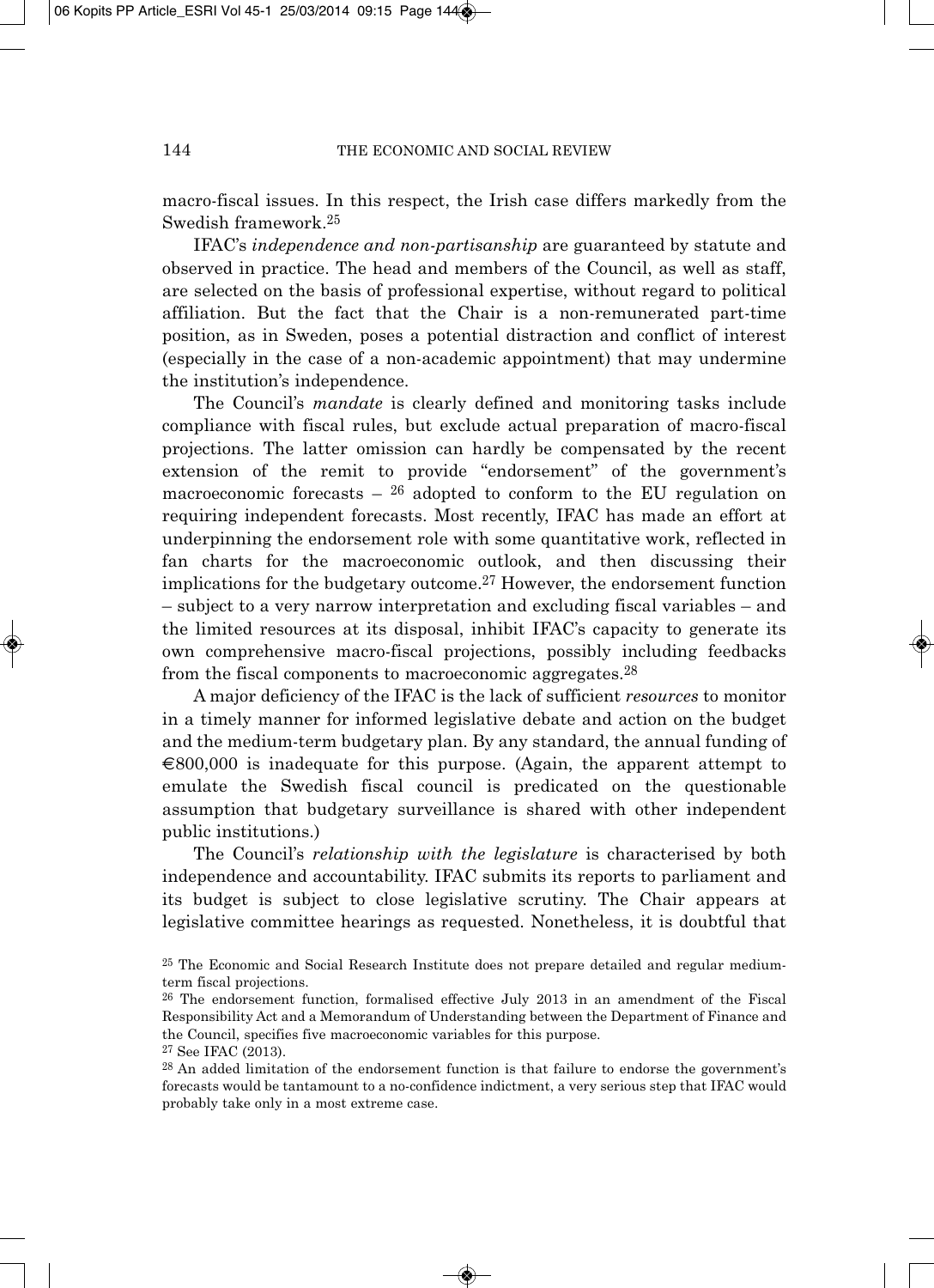the Council can satisfy – including through sufficiently detailed quantitative estimates of each proposal – the needs of the legislature for in-depth consideration of the budget bill and of other specialised bills with potential budgetary implications, and thus contribute effectively to effective legislative oversight.

Thus far, *access to information* by the Council seems to have been timely and unrestricted. However, cooperation by government agencies in providing detailed data and estimates for in-depth and detailed surveillance remains to be tested. In the foreseeable future, the Council may encounter, as some independent fiscal institutions elsewhere, stumbling blocks in the availability of information from certain agencies.

From the very beginning, the Council has exercised a high degree of *transparency*, as evidenced by the detailed information, analyses and reports issued on its website, over its relatively brief life span.

IFAC has had a good start in relations with the media, as demonstrated by relatively favourable press coverage overall. Although it has overcome the usual difficulties faced by such institutions in gaining immediate name recognition and sufficient attention in parliament and with the general public, it is too early to assess the effectiveness of the Council's *communication* skills.

There is neither an explicit statutory requirement for some form of *external evaluation* of the Council's activities, nor an impediment to establish eventually a periodic evaluation by a competent outside entity. At this stage, anyway, such an evaluation might be premature.

## IV SCOPE FOR IMPROVEMENT

The present section explores various options for debate and consideration to strengthen the existing fiscal policy framework, so as to enhance its relevance and usefulness for Ireland as it faces major challenges, and foremost, the need to restore public debt sustainability over a realistic time horizon. It should be noted that all the options outlined herein are compatible, at least in spirit, with the existing statutes promulgated under the new EU fiscal governance. In fact, in several respects, they go beyond in securing fiscal discipline without dampening economic growth.

## 4.1 *Binding Public Debt Rule*

As discussed above, Ireland needs an *enforceable* policy rule, *adequate* above all to reduce a staggering public debt burden most *efficiently*, that is, at the least possible sacrifice in terms of output foregone. For this purpose, it would be necessary to specify a policy rule that sets a constraint on the gross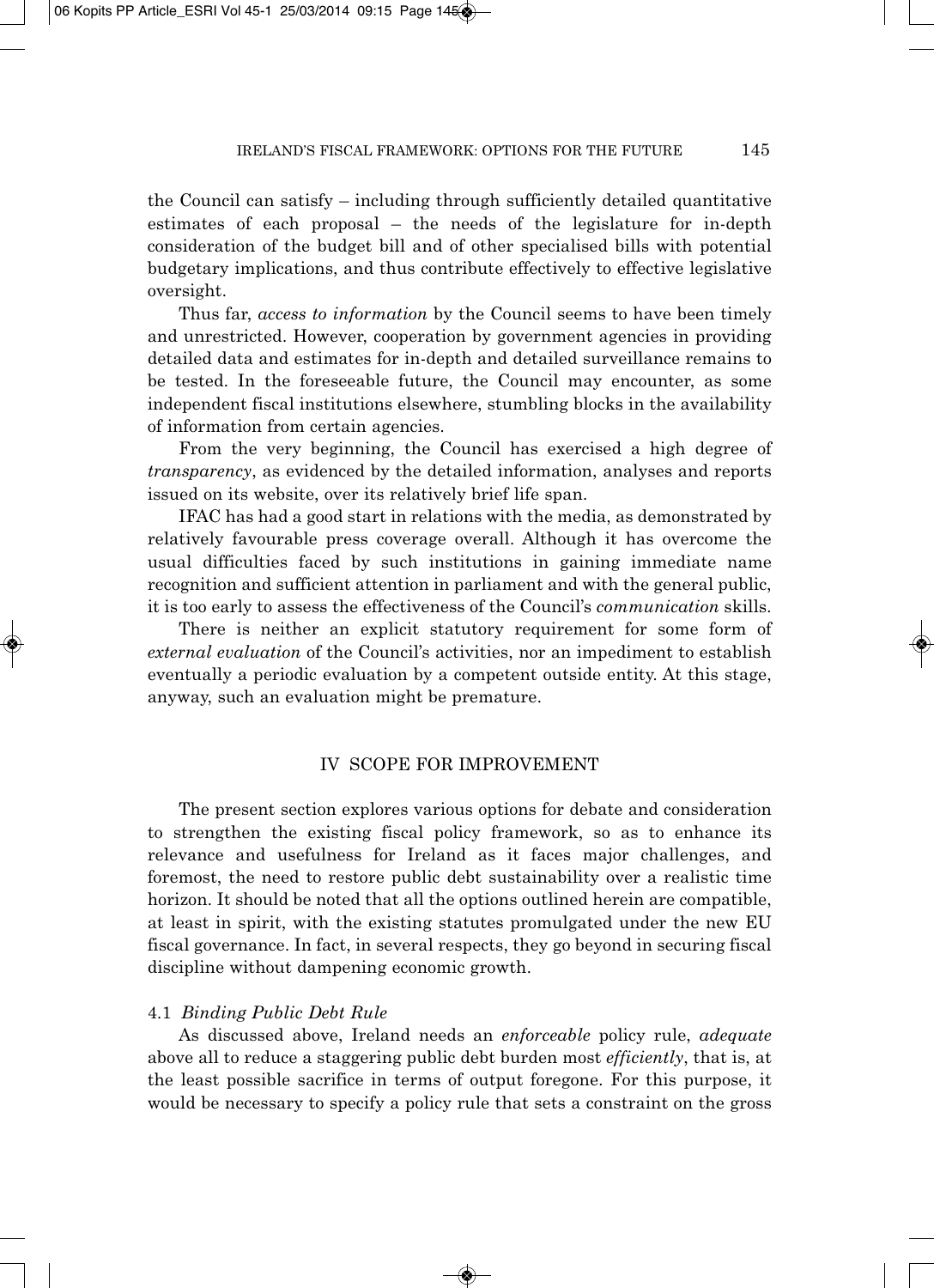debt of the general government with the overarching objective of reducing it over a predetermined time path.29 Let us examine three basic options, introduced in other countries, which may be considered for possible adoption in the future.

The first option is a simple debt rule, enshrined in Poland's constitution since 1998, which imposes a *ceiling on the stock of government liabilities* at 60 per cent of GDP. As a preventive measure, the government must take action when the debt ratio surpasses 55 per cent. Local governments are subject to comparable limits. The rule offers no guidance to the government at what pace to reduce the debt ratio if it exceeds the prescribed limit. In all, the main advantage of the rule is simplicity, but at the cost of excessive rigidity plus enforcement difficulties.

Upon approaching the limit, the rule tends to be procyclical as the government is compelled to match an apparent economic downturn with a fiscal contraction. Conversely, it is tempted to accompany a surge in activity with an expansionary stance. In any event, as noted, it is difficult to observe fluctuations in GDP in real time. While the debt ratio is not immune to manipulation – especially in terms of valuation and coverage of the debt statistics – perhaps the weakest feature of this rule is that it cannot be linked to an operational target under the direct control of policymakers.

The second option is a more sophisticated debt rule, introduced in Brazil in 2000,30 which provides for a derivation from a target debt ratio to a *minimum primary surplus ratio* as an operational target. Specifically, the primary surplus target is determined by the differential of the average interest rate on government debt and the medium-term growth rate, augmented by the yearly reduction in the debt ratio necessary to reach the policy target debt ratio over a predetermined convergence period. This step toward enforceability, including a lesser susceptibility to manipulation, is an important advantage over the simple debt rule. An added advantage is that, in principle, the inherent procyclicality of this rule could be partially corrected by specifying the primary surplus target in structural terms, much like in the case of the structural balanced budget rule. However, this would entail having reliable estimates of the output gap and of transitory budgetary components.

A third option, adopted in Hungary in 2008, is the real debt rule that obviates altogether reliance on estimates of the output gap or of fiscal elasticities, and specifies an operational target entirely under real-time

<sup>29</sup> Several alternative policy rules (balanced-budget and expenditure rules) proposed by the Department of Finance (2011) are critically assessed in Hagemann (2012) and IFAC (2012a). Despite their merits, those proposals fail to address the need to reduce Ireland's public debt ratio at an adequate pace.

<sup>30</sup> For a detailed discussion, see Goldfajn and Guardia (2004).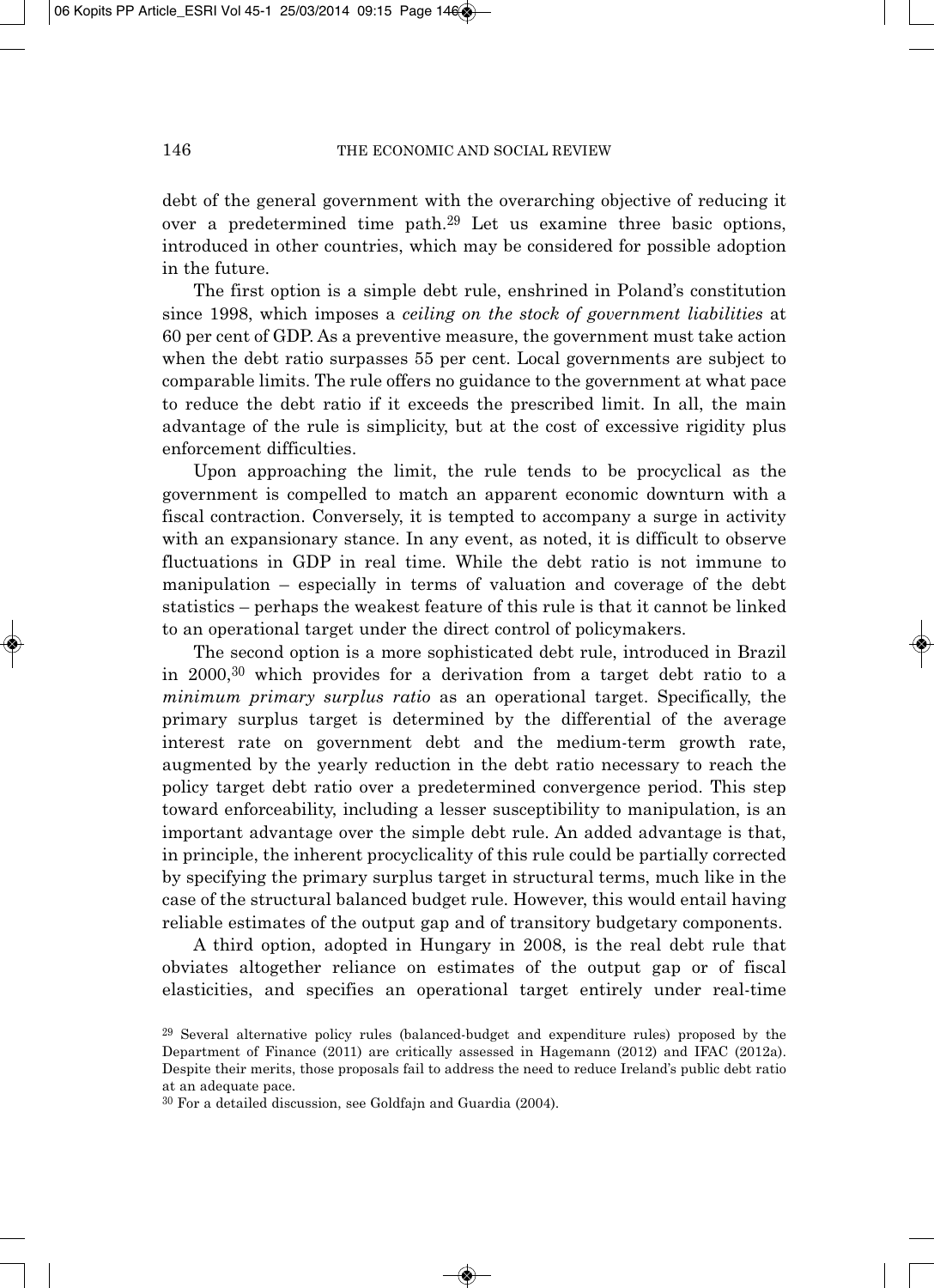control by the authorities. Derived from the target debt level, the operational target is essentially a *ceiling on discretionary budget deficit*. Thus, the decision maker is bound only by this ceiling and can be held fully accountable for compliance. It is understood that the actual level of tax revenue, mandatory outlays and macroeconomic developments are beyond his control.31

The rule is anchored on the target stock of government liabilities set three years in advance of the test year, adjusted for the expected rate of inflation. Given the targeted change in the value of the debt and the projected net interest payments, the required primary balance obtains also in advance. The latter, reduced by the projection of mandatory components of the primary balance yields the binding limit on the discretionary deficit (comprised almost entirely of discretionary expenditures, net of nontax revenue) for the third subsequent year  $-$  all stated in nominal terms, instead of percentage of GDP. The exercise is repeated every fiscal year in preparation of the budget.32 Key elements are the projection of interest payments, tax revenue and mandatory spending – mainly on social entitlements plus other government programmes – subject to the pay-go rule, discussed below.

The real debt rule has several advantages over the other two options. First, it is much easier to enforce since the locus of decision-making responsibility is identified with the operational target, instead of the policy target. Second, since compliance is measured *ex post* in terms of a flow variable (discretionary deficit) rather than a stock variable (gross liabilities), it is far less amenable to statistical manipulation. Third, the rule is neutral with respect to the cycle since it allows for the operation of automatic stabilisers – without attempting to measure a neutral stance – in the face of economic shocks or stagnation of unknown duration. Fourth, the actual decline in the debt ratio is not only determined by compliance with the rule, but is also influenced by fluctuations in the growth rate, which in part depends on the debt level. Lastly, the rule is versatile in accommodating any predetermined pace of debt reduction, set by the authorities.

### 4.2 *Indicative Structural Balanced Budget Rule*

As indicated above, in Ireland, the structural balanced budget rule seems to be neither adequate nor enforceable without difficulty, notwithstanding its

<sup>32</sup> See the Appendix.

<sup>&</sup>lt;sup>31</sup> The design of the real debt rule under Hungary's Fiscal Responsibility Act of 2008 can be traced to two sources. One is the approach suggested by Coricelli and Ercolani (2004) of assigning responsibility for compliance with the *ex ante* target rather than fulfillment of *ex post* performance influenced by unanticipated macroeconomic developments beyond the control of the decisionmaker. The other source is the U.S. Budget Enforcement Act of 1990 which places compliance on the discretionary component of the budget and the pay-go rule on the mandatory component – see below.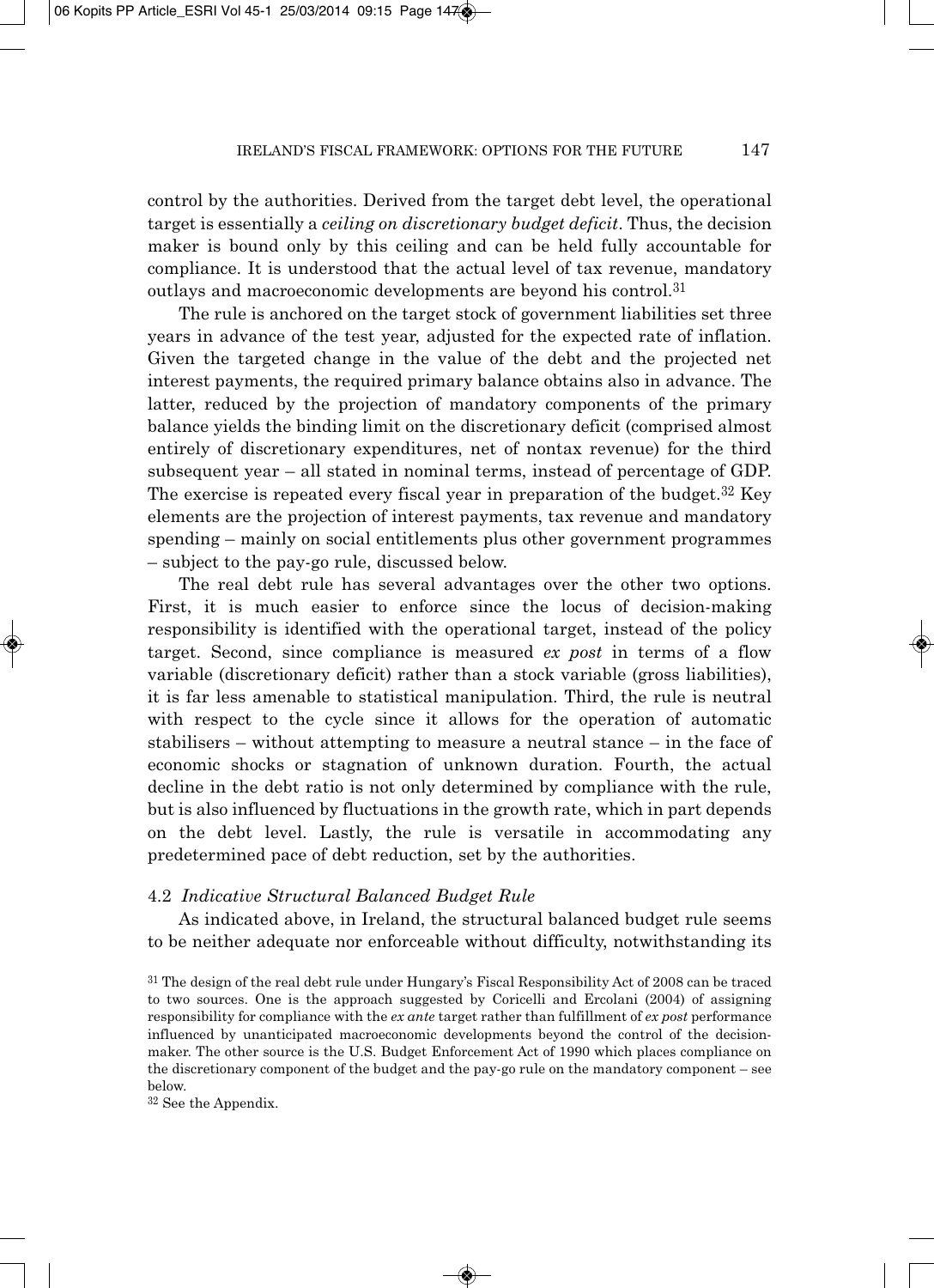well-known conceptual virtues. It is not likely to help reduce the public debt ratio as rapidly as a debt rule. In addition, it is exposed to real-time measurement problems as regards the underlying macroeconomic developments. For these reasons, the structural budget balance should be applied as an indicative rule, rather than as a binding commitment.33 The structural balance would be calculated on a periodic basis to serve as a metric to gauge the extent of the ongoing adjustment under the debt rule. Over time, having built a track record of satisfactory estimation of the structural balance and of a significant debt reduction, consideration could be given to shifting from a binding public debt rule to a binding structural balance rule.

#### 4.3 *Pay-go Rule*

An effective procedural rule to enforce fiscal discipline at the legislative stage is based on the pay-go rule, developed and implemented successfully in the United States by consecutive administrations during the 1990s. Under this rule, any deficit-enhancing proposal of a mandatory nature must provide for its own financing. Thus, a legislative proposal (whether in the budget bill or a specialised bill) involving an expenditure increase or tax revenue loss must contain an offset of the budgetary cost, by means of an equivalent tax increase or expenditure reduction, so as to leave the overall budget balance unchanged over a specified period  $-$  of, say, up to five years. It was in the context of the pay-go rule that the distinction between mandatory and discretionary budget components gains traction. Consequently, it serves as a useful complement to the ceiling on the discretionary spending, which is the operational target of the real debt rule.<sup>34</sup> But the rule can be a valuable disciplining tool in any event, and especially as political leaders may be tempted to launch tax cuts or raise social benefits following the conclusion of an adjustment programme.<sup>35</sup>

#### 4.4 *Multi-year Budgetary Planning*

The need to extend the budgetary horizon beyond the current or the forthcoming fiscal year is, by now, well known in Ireland. Multi-year macrobudgetary planning is an essential ingredient of a rules-based fiscal framework. It alerts the authorities and financial markets as regards future

<sup>33</sup> For Australia, McDonald *et al.* (2010) caution against committing to estimates of a structural budget balance.

<sup>&</sup>lt;sup>34</sup> According to Reischauer (1993), the success of the Budget Enforcement Act of 1990 as a tool of fiscal discipline can be attributed to the combination of discretionary spending caps with the paygo rule.

 $35$  Such a legally binding pay-go rule is compatible with the EU template that in principle calls for matching any new expenditure by a corresponding revenue increase.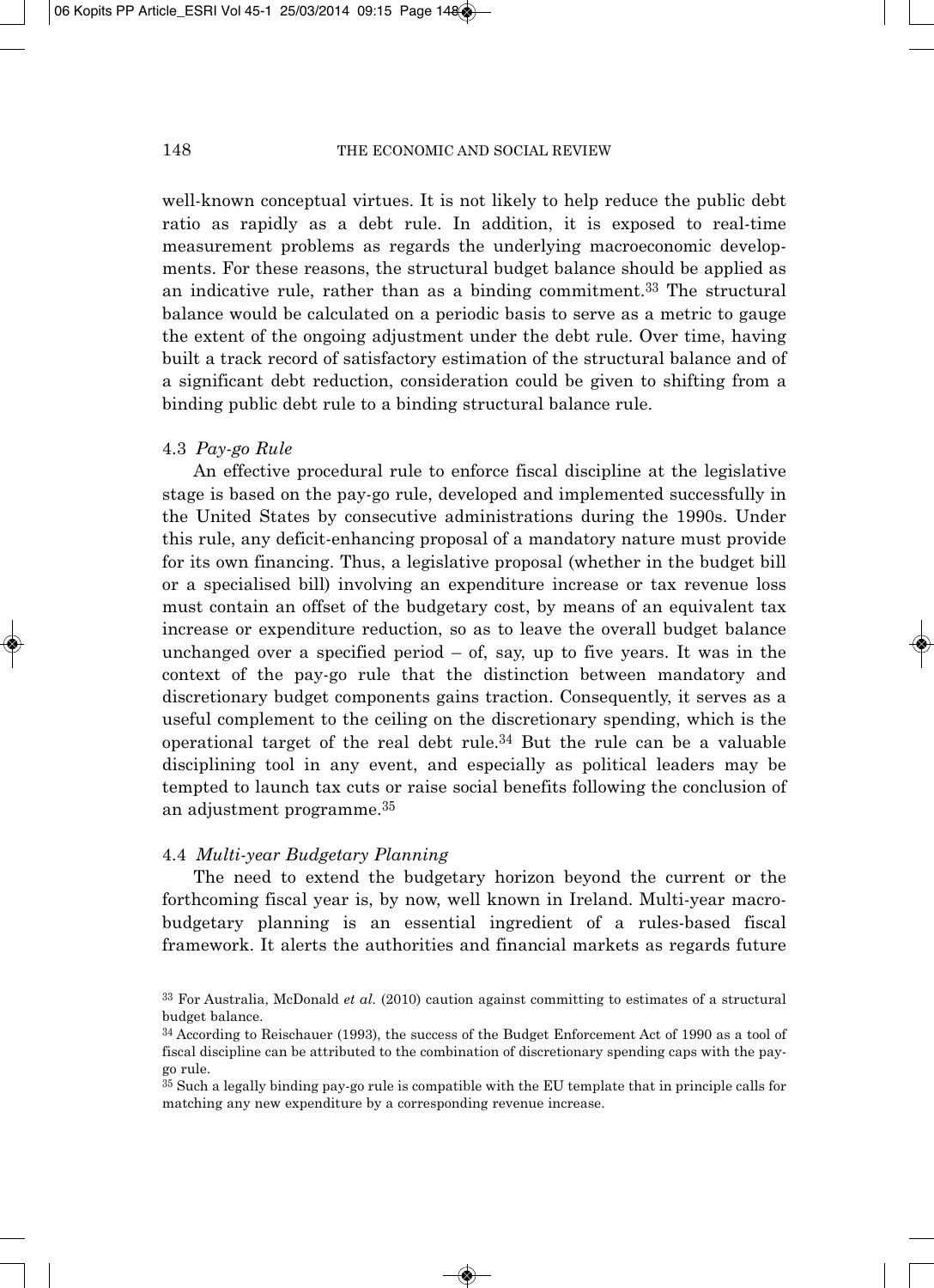policy adjustments or reform measures – instead of relying on ad hoc improvised decision making, as has been the case in the recent past – that may be necessary for efficient compliance with policy rules. Equally, it provides information about the fiscal space available to the government over time for the pursuit of various policy objectives, while adhering to policy rules. However, for the Medium-Budgetary Framework to serve as a useful policymaking tool, the government must commit to its implementation and ready to explain or correct deviations from the initially formulated plan. Such medium-term planning involves a more rigorous exercise than the mediumterm stability programme required from each government within the Euro Area for review and approval by the European Council.

#### 4.5 *Independent Fiscal Forecasting and Risk Analysis*

Unbiased fiscal forecasting has long been recognised as a critical element of fiscal transparency.36 In Europe, a number of countries have suffered an optimistic bias in official forecasts, under Goodhart's law, as fiscal rules become binding and governments increasingly feel the pressure of compliance in order to meet (or preferably avoid altogether) the excess deficit procedure. Typically, medium-term stability programmes have been based on official projections underpinned by biased growth and interest rate assumptions and opaque methodology. This provides the backdrop for the prescription, under the new EU governance for each member country, of preparing independent macro-fiscal forecasts.

Although in Ireland fiscal projections may have been immune from a severe optimistic bias – despite the opacity of official fiscal forecasts, subject to considerable error – there is no guarantee that in the future, under continued adjustment pressure, governments might not succumb to such bias. More important is the potential usefulness for policymakers, the general public and financial markets to have access to independent, competent and transparent medium-term macro-fiscal projections, so they may gauge the true extent and pace of adjustment needed to comply with the rules and meet the targeted debt reduction. Indeed, the quality of the projections influences the credibility of the multi-year budgetary programme. Specifically, baseline projections – assuming no policy change – can provide a useful reality test for the medium-term budgetary plan, insofar as it can flag changes in fiscal space for discretionary spending against the constraint of the debt rule over the projection horizon. Hence the need to extend IFAC's terms of reference beyond merely the endorsement function as regards official projections.

<sup>36</sup> See Kopits and Craig (1998).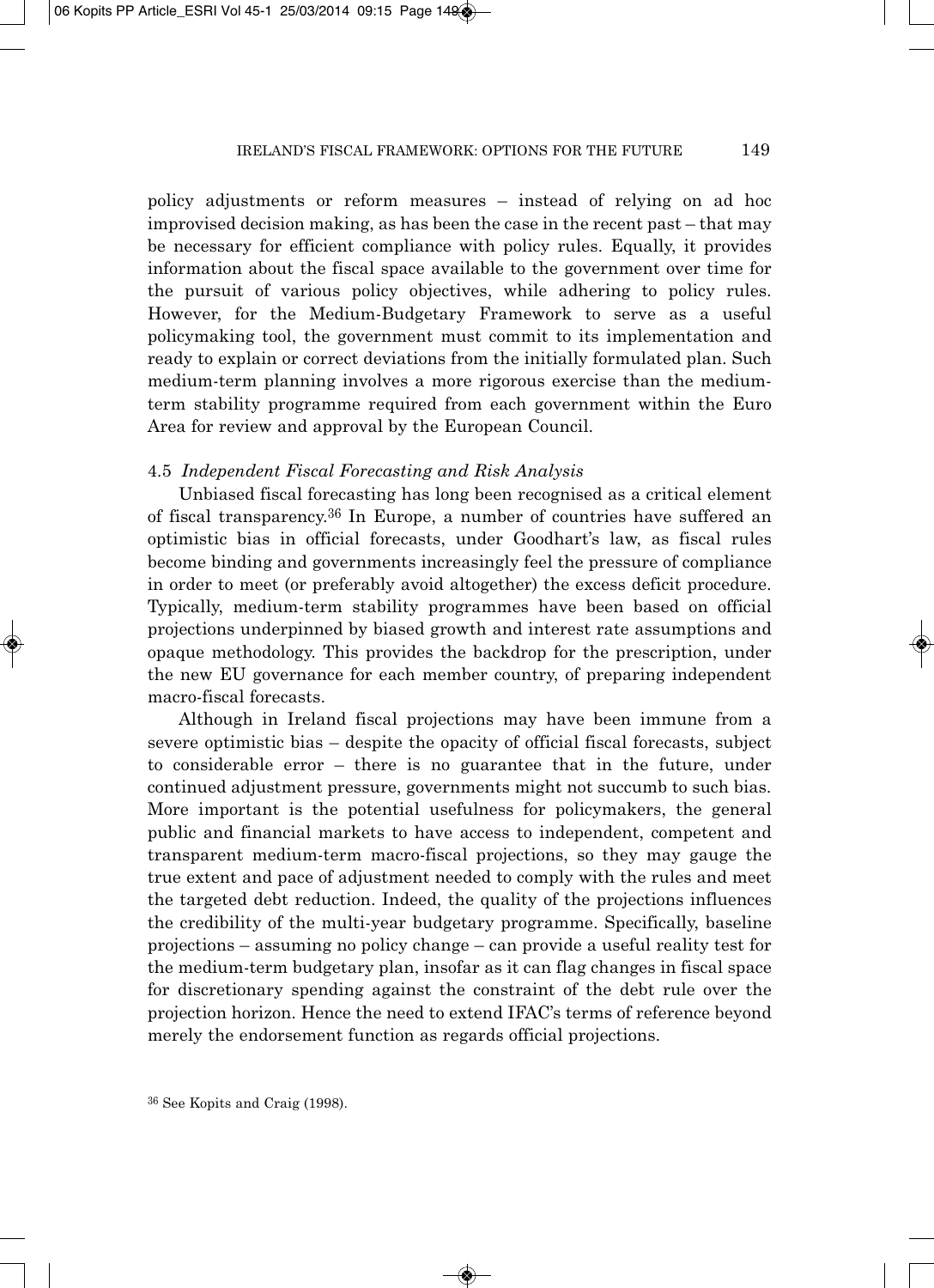In addition to independent short- and medium-term fiscal projections, Ireland's high public indebtedness warrants continuous monitoring through long-term quantitative no-policy change scenarios on the basis of realistic macroeconomic and demographic assumptions. Such scenario calculations permit periodic assessments of debt sustainability and of the need to anticipate measures over time in order to comply with the debt rule.

As Ireland's public sector has accumulated significant contingent liabilities in the face of a high degree of potential macroeconomic and financial volatility, sound fiscal planning requires a thorough analysis of the exposure to fiscal risk. Thus, instead of relying on various arbitrary stress tests (depicted in fan charts), with limited useful information, it would be preferable to select and develop a comprehensive and analytically sound methodology<sup>37</sup> that permits quantification of major sources of risk and the computation of the probability of sovereign default.

#### 4.6 *Strengthening the Fiscal Council*

Thus far, over its short lifespan, IFAC has displayed independence, professional excellence, solid communication skills, and responsiveness to the needs of the executive as well as the legislative branches of government. But above all, it has made a valiant effort in meeting its remit with meagre resources. Given the fiscal challenges in the period ahead and lacking any other independent institution that might perform the real-time surveillance functions that IFAC should perform, there is considerable scope for *broadening the remit* as well as *amplifying the resources* commensurate with the expanded responsibilities. IFAC's statutes could be amended so that it may rise to the forthcoming challenges, when Ireland is no longer under direct IMF or EU tutelage. More generally, it is widely recognised that an effective independent fiscal council can make a major contribution to restoring public debt sustainability.38

In other words, IFAC's remit warrants a broader interpretation to encompass the tasks associated with the above options to strengthen the fiscal framework.39 Specifically, the Council should prepare its own (preferably model-based) short- and medium-term macro-fiscal projections to assess the realism of the official projections.<sup>40</sup> No-policy-change baseline projections

<sup>&</sup>lt;sup>37</sup> The Value-at-Risk approach, applied to the public sector balance sheet, seems potentially useful for Ireland; see Barnhill and Kopits (2004). For a start in this endeavor, see Barnes and Smyth (2013).

<sup>38</sup> See the analysis and country studies in Kopits (2013).

<sup>39</sup> Instead of merely broadening the interpretation of the existing mandate, for legal reasons it may be necessary to amend the Fiscal Responsibility Act.

<sup>40</sup> For example, in Hungary, detailed macro-fiscal projections were prepared on the basis of a DSGE model, developed by Benk and Jakab (2012), supplemented with expert opinion in specific areas.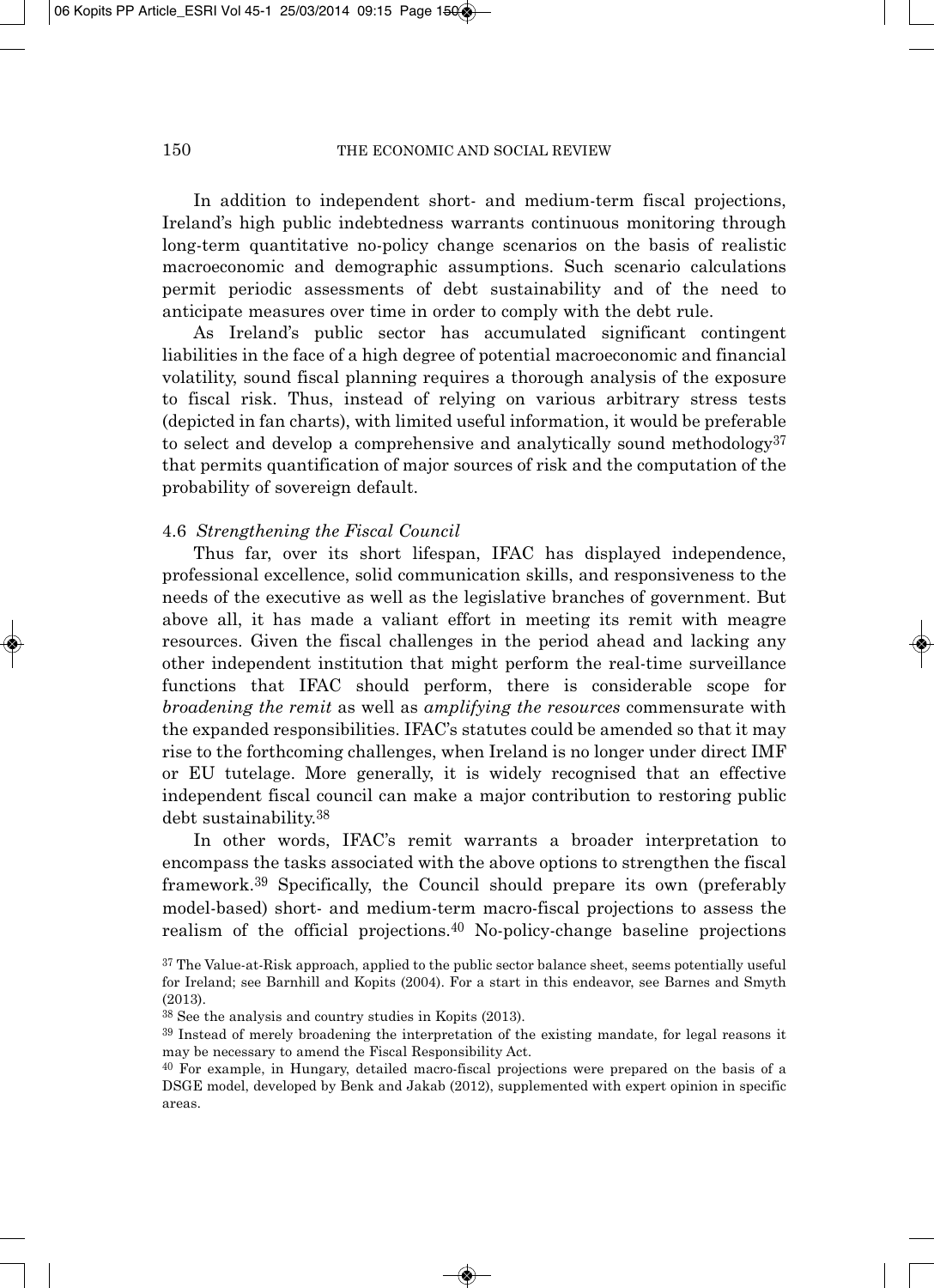should precede the budget bill and the draft medium-term stability programme so as to facilitate evaluation of these documents – along with quantitative estimates of the budgetary impact of major policy proposals  $-$  as a timely input in the legislative debate and decision-making. Ideally, as an alternative, the official forecasting function should be transferred from the government to IFAC, as done in a number of countries (including Canada, Netherlands and the United Kingdom), thereby buttressing the government's credibility.

IFAC should also prepare and periodically update a long-term baseline fiscal scenario, reflecting explicitly the effect of major entitlement programmes, along with future demographic trends and key macroeconomic assumptions. This would provide the basis of an ongoing analysis of debt sustainability and fiscal risk, as outlined above.

The importance of medium-term projections and long-term scenarios is underscored by IFAC's surveillance function which encompasses monitoring not merely of compliance with policy rules in the current fiscal year, but also of ability to comply with rules over a long time horizon. In addition, at the micro level, the need for estimates of the impact of proposed changes in mandatory expenditures and taxation is necessary in order to verify compliance with a pay-go rule.

It seems unreasonable to expect IFAC to fulfil the present remit unless it remains narrowly interpreted, at the risk of eroding its effectiveness. Moreover, a broader interpretation of the remit – to include preparation of semi-annual medium-term projections, periodic debt sustainability scenarios, fiscal risk assessments, and budgetary and economic impact estimates for major legislative proposals – would entail significant capacity expansion and attendant increase in funding. Experience of similar fiscal watchdogs suggests that, at a minimum, staff size should be raised to 20-30 professionals (consisting mainly of economists, budget specialists, lawyers, administrative support). The Council Chair should be a full-time position and remunerated accordingly (for example, at a level equivalent to the salary of the Central Bank of Ireland Governor or the Comptroller and Auditor General), while the members, though appointed on a part-time basis, should be remunerated as well (say, at half of that salary).

There is ample evidence worldwide to confirm that an independent fiscal institution, charged with the tasks to be assigned to IFAC, can make a major contribution to sound fiscal management, and over time, toward regaining public debt sustainability. It the first instance, the resulting gain in policy credibility will be felt in a decline in the sovereign risk premium. In the case of Ireland, the benefit of a mere one basis point tightening of the average spread on government bonds (equivalent to about €20 million in annual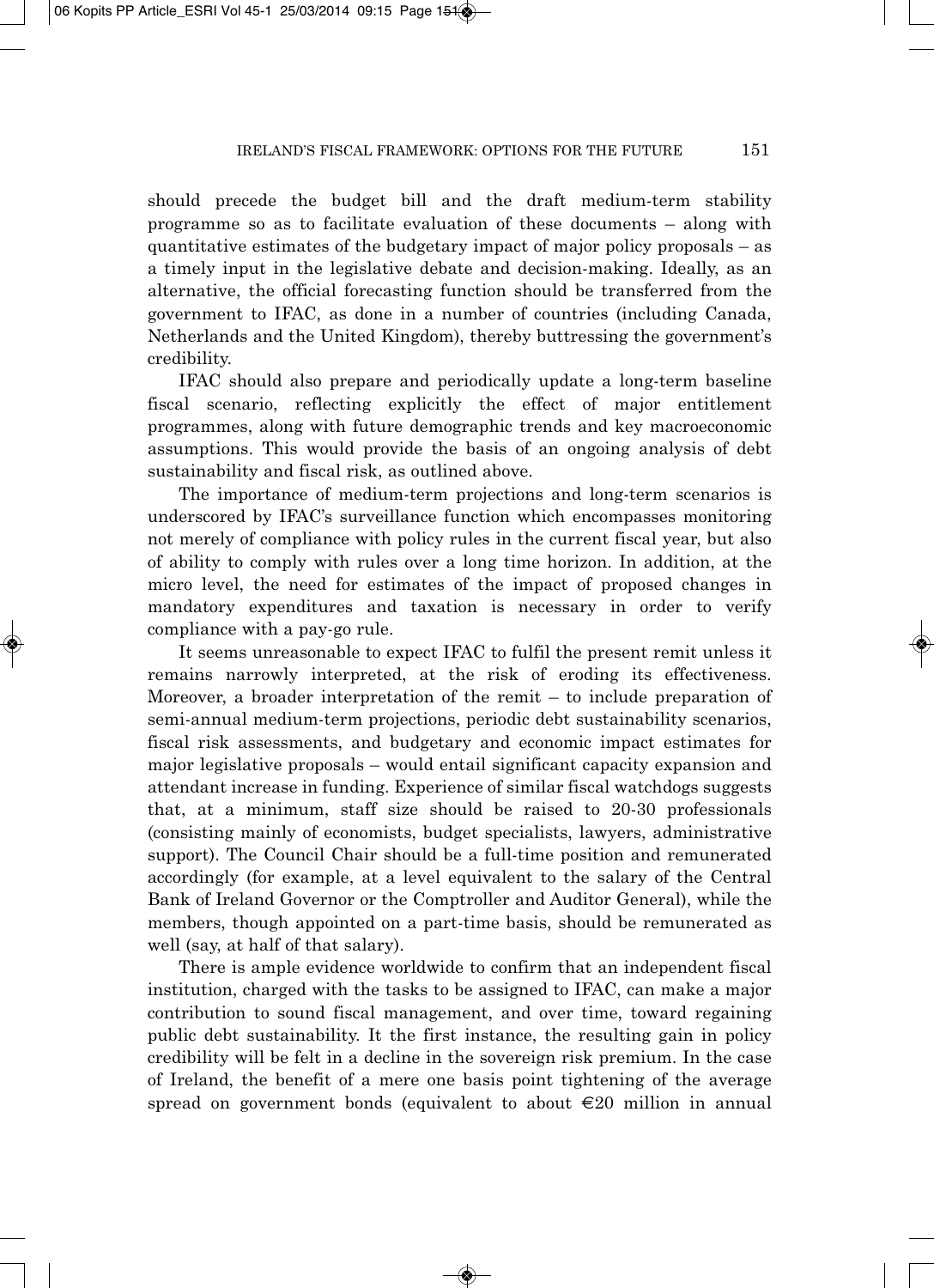budgetary saving) would exceed almost tenfold the annual cost of funding IFAC at a realistic level (at least  $\epsilon$ 2 million) and fully justify the suggested remuneration and increase in staffing.

## V SUMMARY AND CONCLUSION

An evaluation of the current fiscal framework suggests that Ireland has made considerable progress in establishing the basis for securing public debt sustainability. The Fiscal Responsibility Act represents a major step in this regard, as it enshrines fiscal policy rules and an independent fiscal council into a formal statute. Equally important are a number of ongoing innovations in budget procedures. However, following conclusion of the adjustment programme supported by the EU and IMF, Ireland needs to build on this progress to enhance and preserve the confidence of financial markets – already rather favourable as reflected in the investment grade awarded by all major credit rating agencies – and eventually to achieve sustained growth and welfare, by strengthening the existing framework.

Laudable as its positive attributes may be, a necessary condition for durable success of any fiscal framework is that it be *home-grown* and *homeowned*. Although Ireland was the only EU member country to hold a referendum to approve the Treaty underlying the adopted fiscal rules, the present framework does not appear to fully meet this condition. Political leaders and the citizenry, acting under some duress, may have been too eager to please the official creditors. Key features have been imported from abroad, apparently without sufficient attention to Ireland's foremost challenge of reducing the ratio of public debt to GDP. To be sure, it is not too late for the Irish political leadership to revisit the design of the framework and forge an informed and broad-based consensus around an option that would serve better the future needs of the country.

A sufficient condition for success is that the framework be *technically well designed* to serve the goal of debt reduction, and that public finances be *subject to effective surveillance*. While the structural balance and debt rules in place are conceptually appealing, in practice, their adequacy, enforceability and efficiency for Ireland are open to question. During its brief track record, IFAC has demonstrated independence and competence in carrying out a narrowly interpreted mandate. But the very meagre resources at its disposal can impair its effectiveness.

Consistent with the paramount goal of regaining debt sustainability, Ireland would benefit from a fiscal policy rule aimed primarily at reducing the public debt ratio. Three options for a binding debt rule are examined to this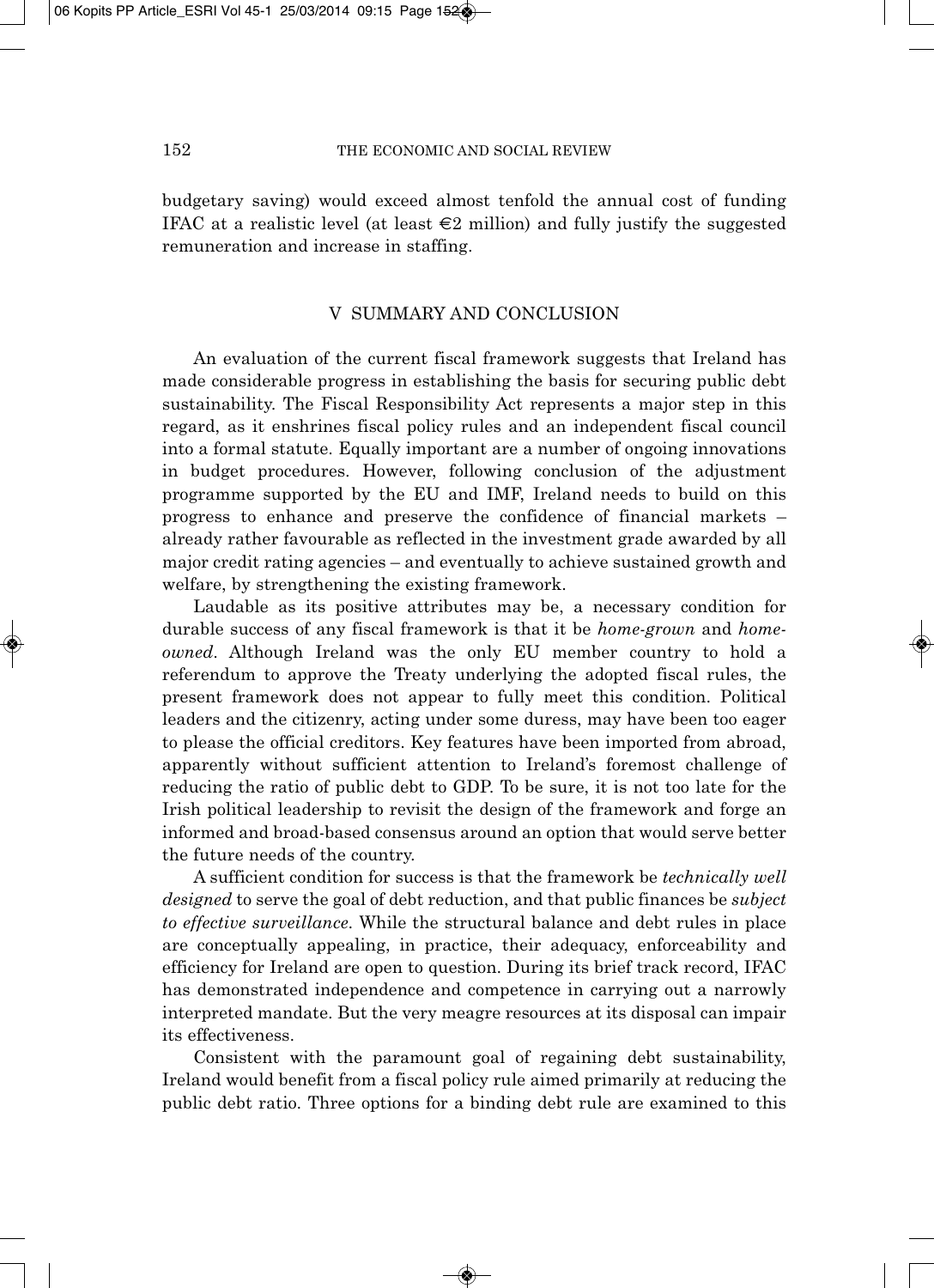end: a *limit on the debt ratio*; a *minimum primary budget surplus ratio*, derived from the debt ratio; and a *discretionary deficit ceiling*, derived from a real debt limit. While the debt ratio is simply a policy target, the latter two options provide operational targets, without procyclicality. But only the real debt rule, translated for operational purposes into a discretionary deficit ceiling, is directly amenable to enforcement. Such a *binding debt rule* may be accompanied by an *indicative structural balanced budget rule*. Over time, the latter could become binding – and replace the debt rule – after having accumulated sufficient experience and having reached the debt ratio threshold prescribed under EU treaty obligation.

Two procedural rules are suggested for consideration, to complement and support the policy rules: a *strengthened multi-year budgeting plan* and a *paygo requirement*. Observance of these procedural rules and of the policy rules depend, in turn, on unbiased and *realistic independent medium-term macrofiscal projections*. In addition, especially for a high-debt country, periodically updated long-term baseline scenarios are necessary for the analysis of debt sustainability and fiscal risk.

In order for IFAC to exercise effective oversight of fiscal policymaking, including of compliance with policy and procedural rules, it is necessary to *broaden its remit*. Notably, the Council should be entrusted with preparation of independent macro-fiscal projections, long-term baseline scenarios, sustain ability and risk analysis, in time for the legislative debate and decision making. This would entail beefing up significantly IFAC's *human and material resources*, with adequate funding, while ensuring full and timely access to information.

In view of IFAC's pivotal role in reducing Ireland's debt burden and in contributing to policy credibility in the financial markets, there is a strong case for elevating its status to a level comparable to other well-established independent institutions, such the Central Bank of Ireland and the Office of the Comptroller and Auditor General. A direct implication is that the Council, headed by a full-time Chair, should be appropriately remunerated.

Implementation of a rules-based fiscal framework which is home-owned, home-grown, and well-designed, with a view primarily to reducing public indebtedness, would catalyse a virtuous circle in Ireland. Compliance with the framework, supported with reforms of age-driven entitlements – especially public pensions and health-care programmes – should help regain policy credibility, anchor expectations, reduce the sovereign risk premium, induce investment and work effort, and enable Ireland to resume a path of high and sustained growth. Failure to abide by such a framework would, under the present debt burden, continue to inhibit growth – as documented in an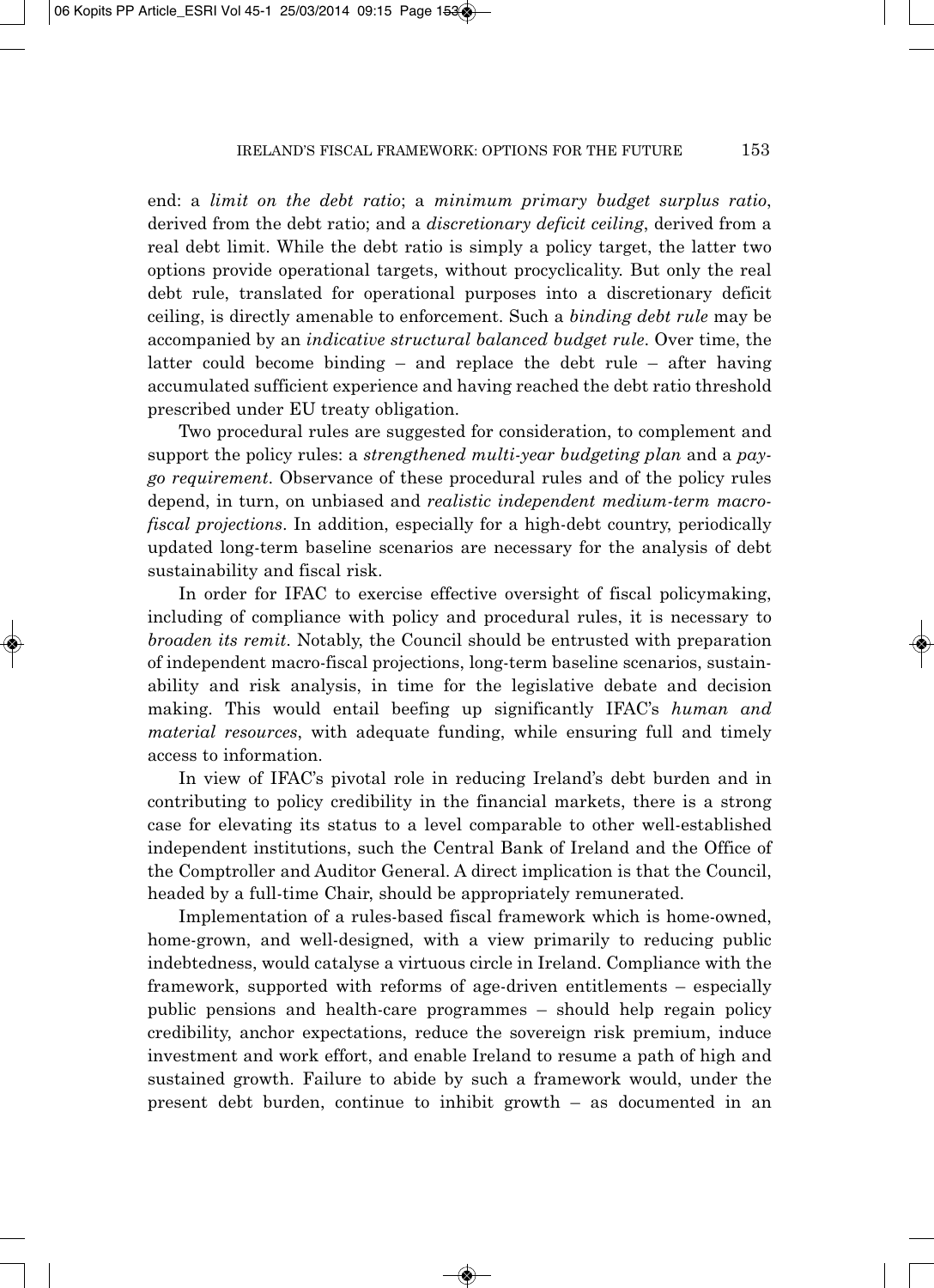increasing body of empirical literature.41 Overall, the process of debt reduction should be supported with full-fledged macroprudential oversight and sound banking regulation and supervision.

## **REFERENCES**

- BALDACCI, E., S. GUPTA and C. MULAS-GRANADOS, 2012. "Reassessing the Fiscal Mix for Successful Debt Reduction", *Economic Policy*, Vol. 27, July, pp. 365-406.
- BARNES, S. and D. SMYTH, 2013. "The Government's Balance Sheet after the Crisis: A Comprehensive Perspective", Working Paper, Irish Fiscal Advisory Council, September.
- BARNHILL, T. M. and G. KOPITS, 2004. "Assessing Fiscal Sustainability Under Uncertainty", *Journal of Risk*, Vol. 6, Summer, pp. 31-53.
- BARRELL, R., I. HURST and J. MITCHELL, 2007. "Uncertainty Bounds for Cyclically Adjusted Budget Balances" in M. Larch and J. N. Martins, (eds.), *European Economy, Economic Papers: Fiscal Indicators*, No. 297, December, pp. 185-204.
- BENK, S. and M. Z. JAKAB, 2012. "Non-Keynesian Effects of Fiscal Consolidation: Analysis with an Estimated DSGE Model for the Hungarian Economy" OECD Economics Department Working Paper 945, Paris: OECD.
- BULIR, A., A. GHOSH, A. J. HAMANN, T. LANE, A. MOURMOURAS and M. SCHULZE-GATTAS, 2002. *IMF-Supported Programs in Capital Account Crises*, 210, Washington: International Monetary Fund.
- BUTI, M. and G. GIUDICE, 2002. "Maastricht Fiscal Rules at Ten: An Assessment", *Journal of Common Market Studies*, Vol. 40, pp. 823-48.
- CECCHETTI, S. G., M. S. MOHANTY and F. ZAMPOLI, 2011. "Achieving Growth Amid Fiscal Imbalances: The Real Effects of Debt" in *Achieving Maximum Long-Run Growth*, A Symposium sponsored by the Federal Reserve Bank of Kansas City, Jackson Hole, Wyoming, August, pp. 145-98.
- CORICELLI, F. and V. ERCOLANI, 2004. "Fiscal Rules on the Road to an Enlarged European Union" in G. Kopits (ed.), *Rules-Based Fiscal Policy in Emerging Markets: Background, Analysis and Prospects*, London: Palgrave Macmillan, pp. 146-63.
- DEPARTMENT OF FINANCE, 2011. *Reforming Ireland's Budgetary Framework: A Discussion Document*, Dublin: Stationery Office, March.
- DEPARTMENT OF FINANCE, 2013. *Medium-Term Budgetary Framework*, Dublin, December.
- DEPARTMENT OF PUBLIC EXPENDITURE AND REFORM, 2011. *Comprehensive Expenditure Report, 2012-14*, Dublin: Stationery Office, December.
- DIAZ ALEJANDRO, C., 1985. "Good-bye Financial Repression, Hello Financial Crash", *Journal of Development Economics*, Vol. 19, pp. 1-24.

<sup>41</sup> Notwithstanding the recent controversy over the quality of empirical estimates, the depressing effect of public debt on output growth in high-debt countries found by Reinhart and Rogoff (2010) has been corroborated by Cecchetti *et al.* (2011) with robust estimates on a homogeneous sample of OECD countries over a recent period and encompassing a broader institutional coverage of the public sector.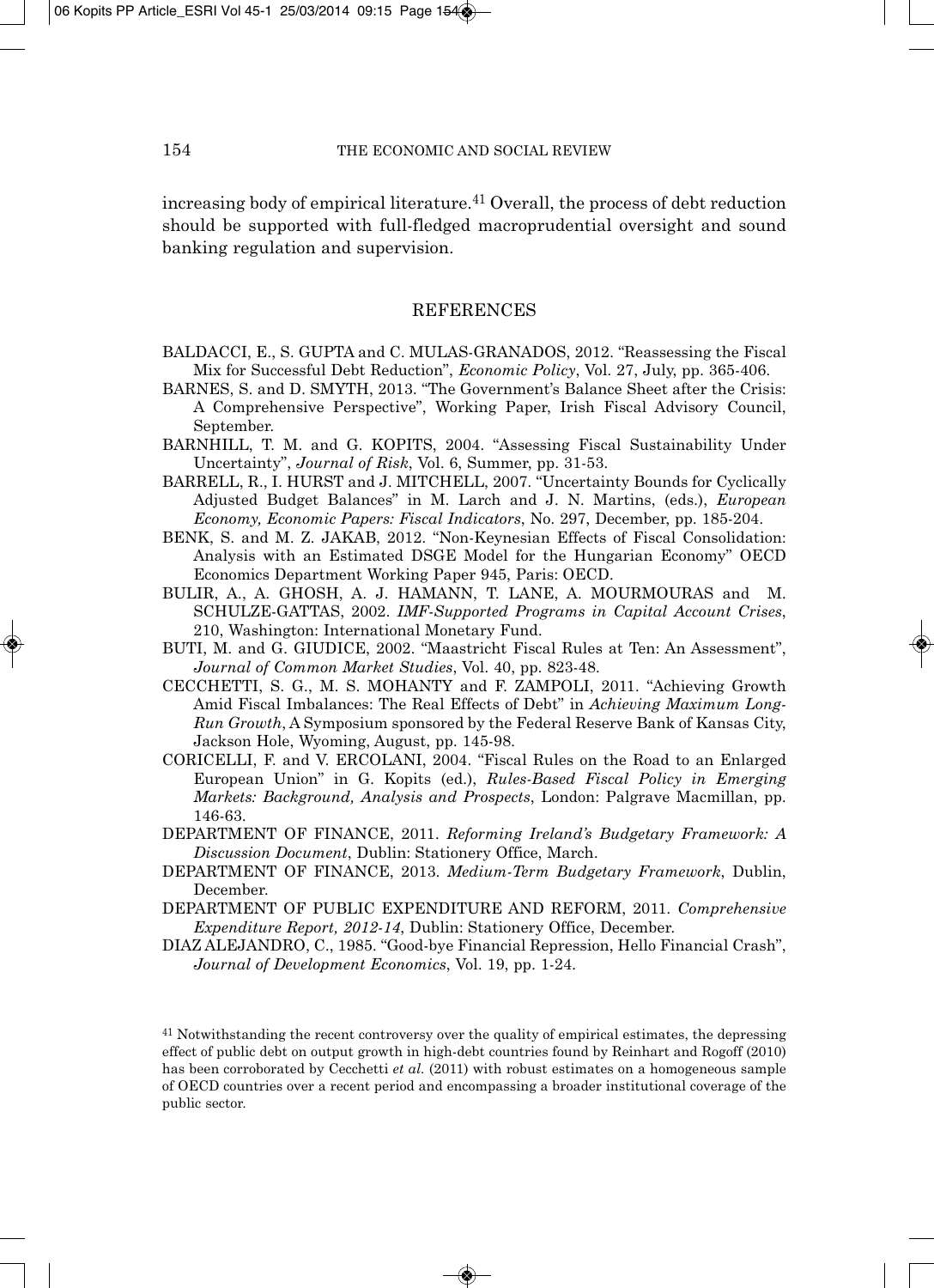- FITZGERALD, J., 2012a. "Restoring Credibility in Policymaking in Ireland", *Public Money and Management*, Vol. 32, January, pp. 27-34.
- FITZGERALD, J., 2012b. "Fiscal Policy for 2013 and Beyond" in T. Callan (ed.), *Budget Perspectives 2013*, Research Series 28, Dublin: Economic and Social Research Institute, September, pp. 1-24.
- FRANKEL, J. and J. SCHREGER, 2013. "Over-Optimistic Official Forecasts and Fiscal Rules in the Eurozone", *Review of World Economics*, Vol. 149, pp. 247-272.
- GEIER, A., 2011. "The Debt Brake: The Swiss Fiscal Rule at the Federal Level", Working Paper 2011/5, Berne: Swiss Federal Finance Administration.
- GOLDFAJN, I. and E. R. GUARDIA, 2004. "Fiscal Rules and Debt Sustainability in Brazil" in G. Kopits (ed.), *Rules-Based Fiscal Policy in Emerging Markets: Background, Analysis and Prospects*, London: Palgrave Macmillan, pp. 114-30.
- HAGEMANN, R., 2012. "Fiscal Rules for Ireland", Paper commissioned by the Irish Advisory Fiscal Council, Dublin, January.
- INTERNATIONAL MONETARY FUND, FISCAL AFFAIRS DEPARTMENT, 2013. *Ireland: Fiscal Transparency Assessment*, Washington: International Monetary Fund, March.
- IRISH FISCAL ADVISORY COUNCIL, 2012a. *Strengthening Ireland's Fiscal Institutions,* Report 12/01, Dublin: IFAC, January.
- IRISH FISCAL ADVISORY COUNCIL, 2012b. *Fiscal Assessment Report*, Dublin: IFAC, September.
- IRISH FISCAL ADVISORY COUNCIL, 2013. *Fiscal Assessment Report*, Dublin: IFAC, November.
- KOPITS, G., 2004. "Fiscal Policy and High Capital Mobility" in G. Kopits (ed.), *Rules-Based Fiscal Policy in Emerging Markets: Background, Analysis and Prospects*, London: Palgrave Macmillan, pp. 66-80.
- KOPITS, G., 2012. "Can Fiscal Sovereignty be Reconciled with Fiscal Discipline?" *Acta Oeconomica*, Vol. 62, May, pp. 141-160.
- KOPITS, G., (ed.), 2013. *Restoring Public Debt Sustainability: The Role of Independent Fiscal Institutions,* Oxford University Press.
- KOPITS, G. and J. CRAIG, 1998. *Transparency in Government Operations*, IMF Occasional Paper158, Washington: International Monetary Fund.
- KOPITS, G. and S. SYMANSKY, 1998. *Fiscal Policy Rules,* IMF Occasional Paper 162, Washington: International Monetary Fund.
- LANE, P., 2010. "Macroeconomic Policy and Effective Fiscal and Economic Governance", in *Fourth Report of Houses of Oireachtas, Joint Committee on Finance and Public Service*, Dublin, November.
- LEEPER, E., 2010. "Monetary Science, Fiscal Alchemy", in *Macroeconomic Challenges: The Decade Ahead*, A Symposium sponsored by the Federal Reserve Bank of Kansas City, Jackson Hole, August, pp. 361-434.
- LEY, E. and F. MISCH, 2013. *Real-Time Macro Monitoring and Fiscal Policy*, Policy Research Working Paper 6303, Waashington: The World Bank, January.
- MARCEL, M., 2013. "The Structural Balance Rule in Chile: Ten Years, Ten Lessons", IDB Publication 81359, Inter-American Development Bank, July.
- MAYER, T., 2012. *Europe's Unfinished Currency: The Political Economics of the Euro*, London: Anthem Press, Chapter 4.
- MCDONALD, T., Y. H. YAN, B. FORD and D. STEPHAN, 2010. *Estimating the Structural Budget Balance of the Australian Government*, Macroeconomic Group, The Australian Treasury.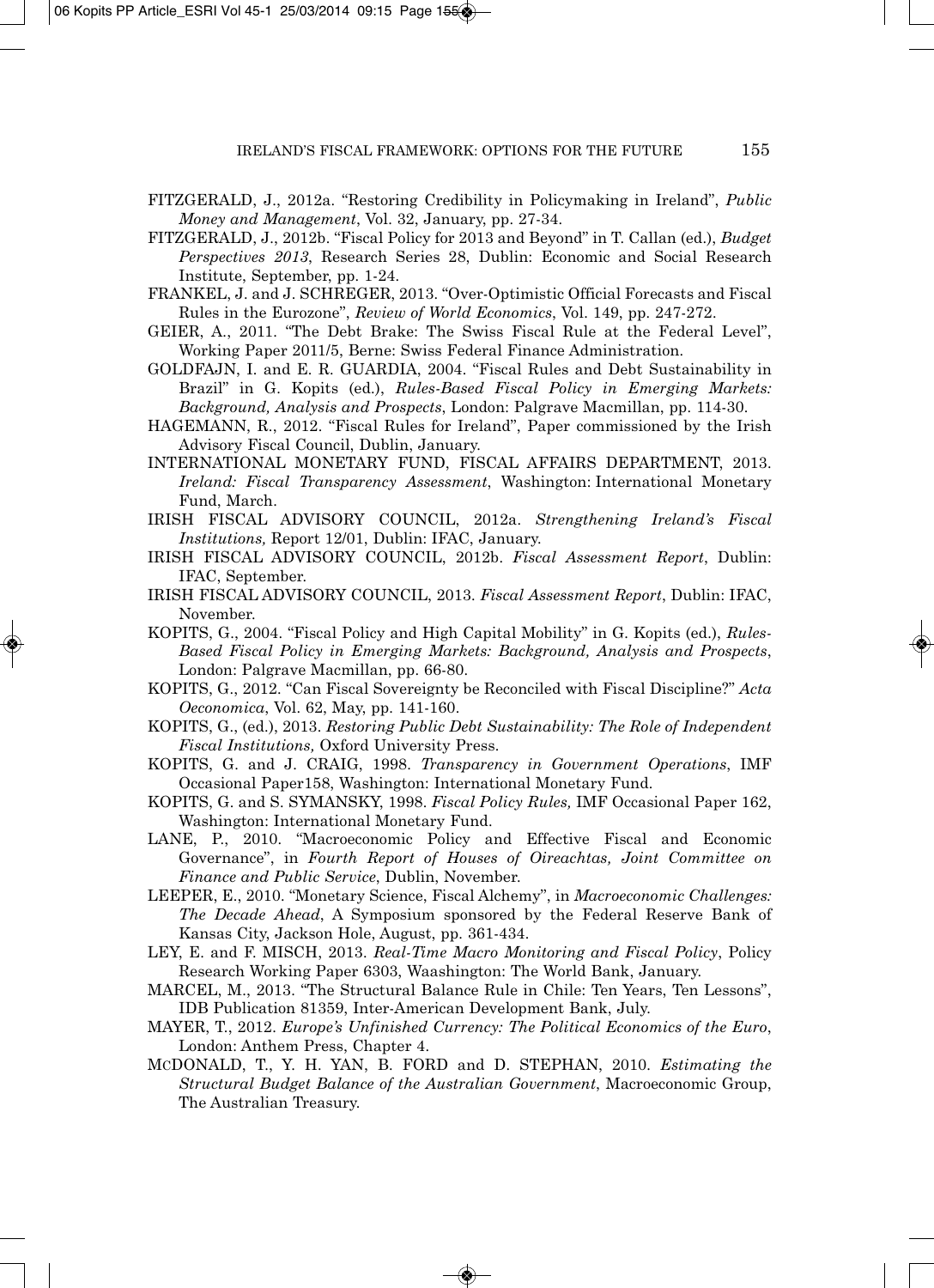- ORGANISATION FOR ECONOMIC CO-OPERATION AND DEVELOPMENT, 2012. "Draft Principles for Independent Fiscal Institutions" February 24. [www.oecd.org/gov/budgeting/49777912.pdf]
- REINHART, C. and K. ROGOFF, 2010. "Growth in Time of Debt", *American Economic Review Papers and Proceedings*, Vol. 100, May, pp. 53-58.
- REISCHAUER, R., 1993. "CBO Testimony Before the Subcommittee on Legislation and National Security Committee on Government Operations, U.S, House of Repre sentatives" Washington: Congressional Budget Office, May 13.
- WELLINK, A. H., 1996. "Budgetary Control: Goodhart's Law in Government Finances?" in C. Kool, J. Muysken and T. Van Veen (eds.), *Essays on Money, Banking and Regulation*, Dordrecht: Kluwer Academic Publishers.
- WRIGHT, R., 2010. *Strengthening the Capacity of the Department of Finance Report of the Independent Review Panel*, Dublin, December.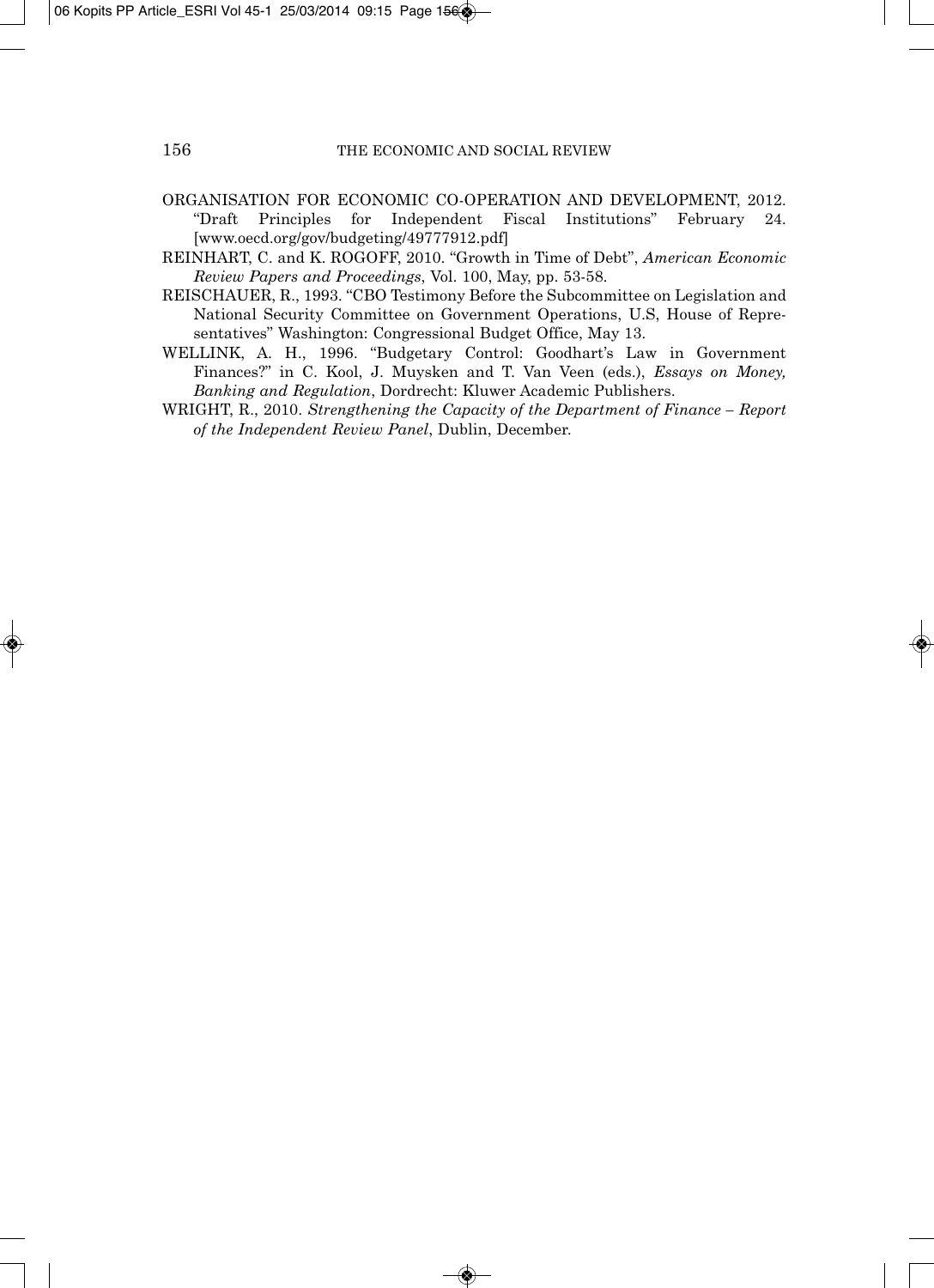## APPENDIX: MECHANICS OF THE REAL DEBT RULE

In the initial year of application of the debt rule – according to Hungary's Fiscal Responsibility Act of 2008 – the government is under obligation to set the target debt limit two years in advance of the test year (*t*), as shown in the timeline below. Given the pre-set debt target, the government is required to set benchmarks for the primary balance two years in advance of the test year and the discretionary component one year prior to the actual test year. In the test year, the government is obliged to meet the pre-set limit on the discretionary balance of the central budget.

A major advantage in monitoring of compliance with the debt rule is that the decision-makers at the finance ministry become aware two years in advance of the actual limit on the discretionary budget deficit, regardless of intervening macro-fiscal developments. Setting this deficit ceiling against the baseline projection, the independent fiscal council helps anticipate for the government and its institutions the latitude for discretionary action or the extent of the fiscal stress that is likely to emerge in the future. In this sense, the council plays an early warning role, whereby the government can engage in medium-term budget planning and in formulating the necessary fiscal reforms, consistent with the path of the debt target under the rule, and thus avert the need for relying on unanticipated stop-gap measures.

In essence, once the government submits the budget bill to parliament, the legislative debate is focused on the allocation of discretionary items within a pre-set overall limit. The overall limit on discretionary expenditure, in turn, has been already derived as a technical exercise from the projected mandatory primary outlays (which is subject to the pay-go rule) plus interest expenditures. The latter task can be outsourced to the fiscal council, thereby strengthening the government's credibility, without any loss of decisionmaking power or responsibility.

Key variables for the mechanics of the debt rule are defined as follows.

*Public debt* is the stock of gross liabilities of the general government. The change in the debt stock allowed for calculating the required primary balance is measured net of valuation changes and one-off windfall gains or losses (including privatisation receipts).

*Mandatory primary expenditures and revenues* are determined by specialised statutes (e.g., public pensions, tax revenues) and by macroeconomic and demographic developments, beyond the scope of the annual budget legislation.

*Discretionary expenditures and revenues* are non-mandatory items (e.g., one-off investment projects, non-tax revenues), subject to appropriations under the annual budget legislation. After subtracting mandatory components